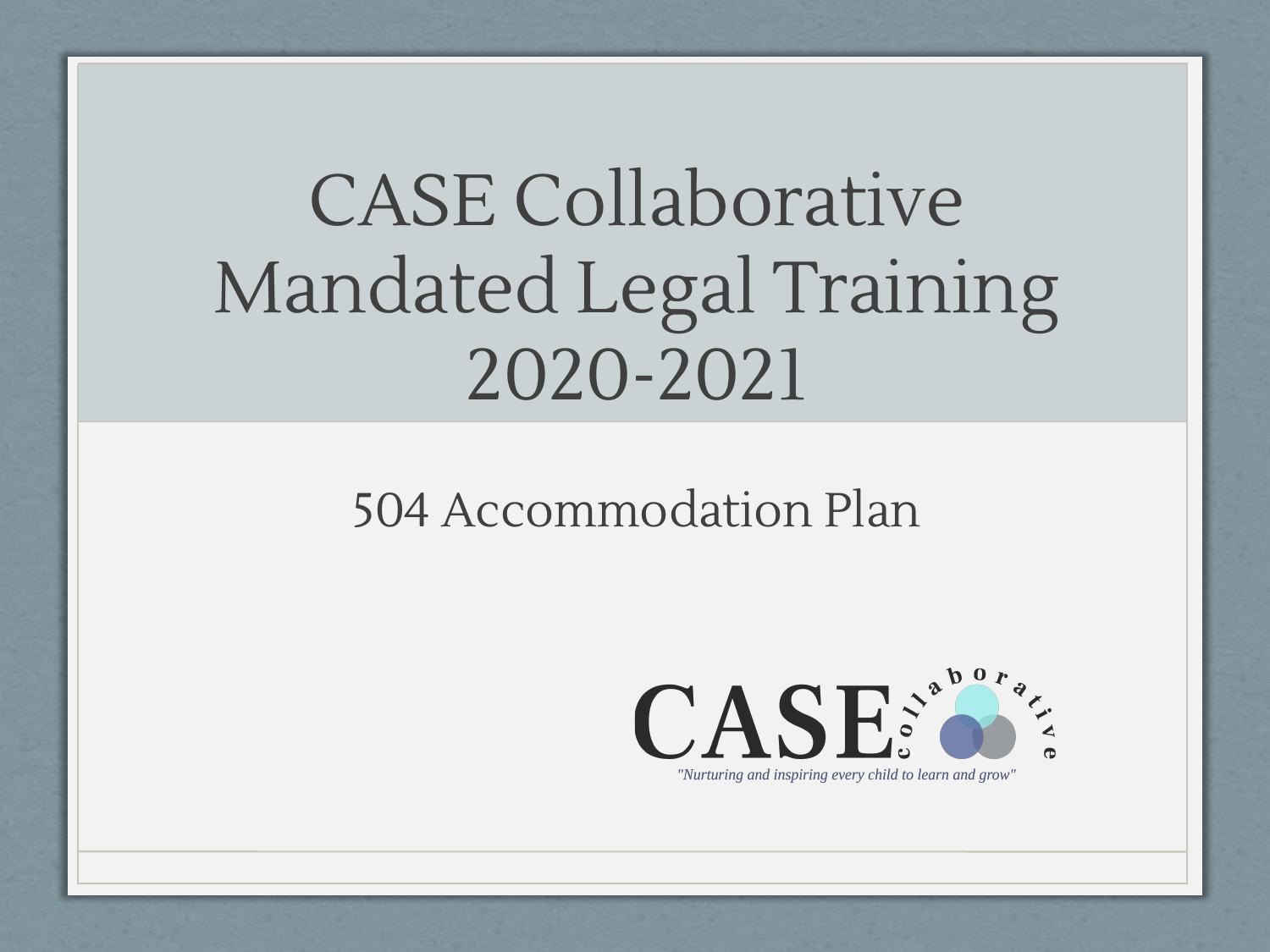#### 504 Accommodation Plan

- A legal document
- Compliance with the Rehabilitation Act of 1973 a civil rights law to protect people with disabilities by:
	- eliminating barriers
	- allowing full participation in education
- Designed for implementation of general education accommodations, to assist students with impairments who are educated in the regular education setting.
- A 504 plan is not an Individualized Education Program (IEP).
- A 504 plan is not special education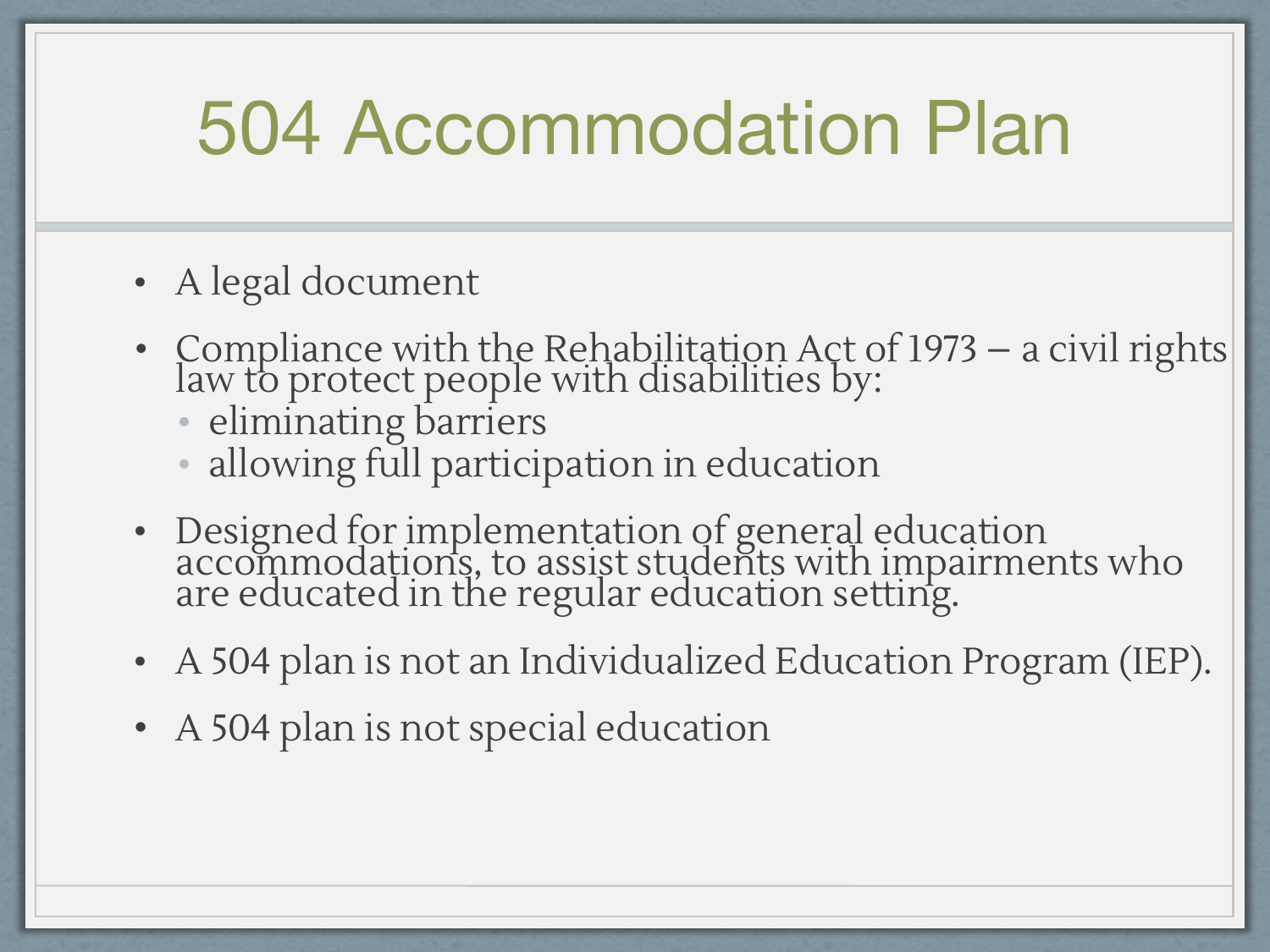#### 504 Accommodations Plan

- What Is the Purpose of Section 504?
	- "Level the playing field"
	- Eliminate/protect against discrimination of persons with disabilities
- What Is the Difference Between Section 504 and IDEA?
	- IDEA the provision of special education programs and services (e.g., modifications, specialized instruction).
	- 504 Accommodations Plans are developed, implemented, and reviewed by general educators.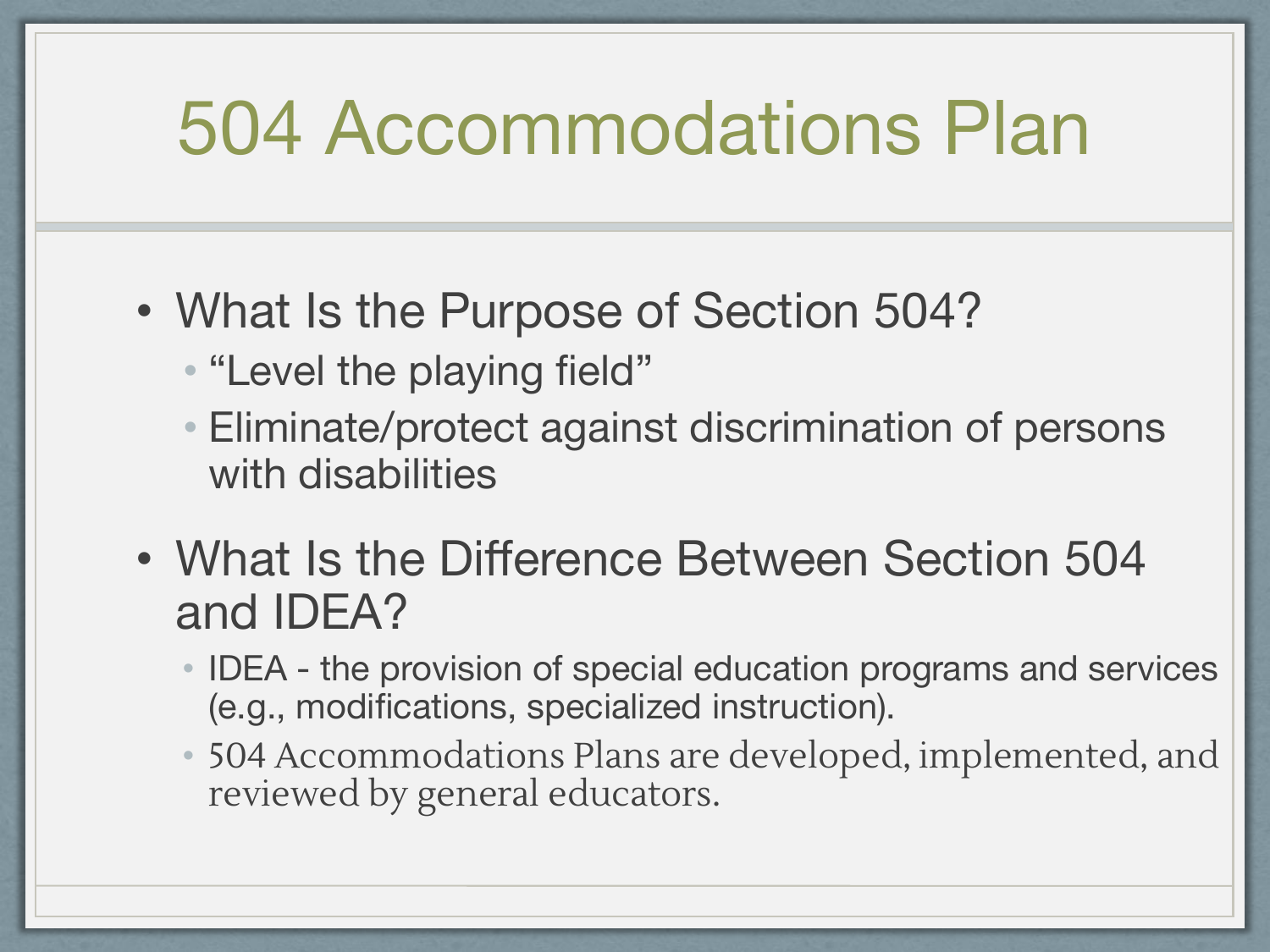#### 504 Accommodations Plan

#### • Provides:

- General education classroom accommodations
- Short term instructional/remedial/therapeutic services

#### **•** Funding

- Rehabilitation Act of 1973 does not provide any money for programs and agencies
- It carries the threat of withholding federal funds from those that discriminate against students with disabilities.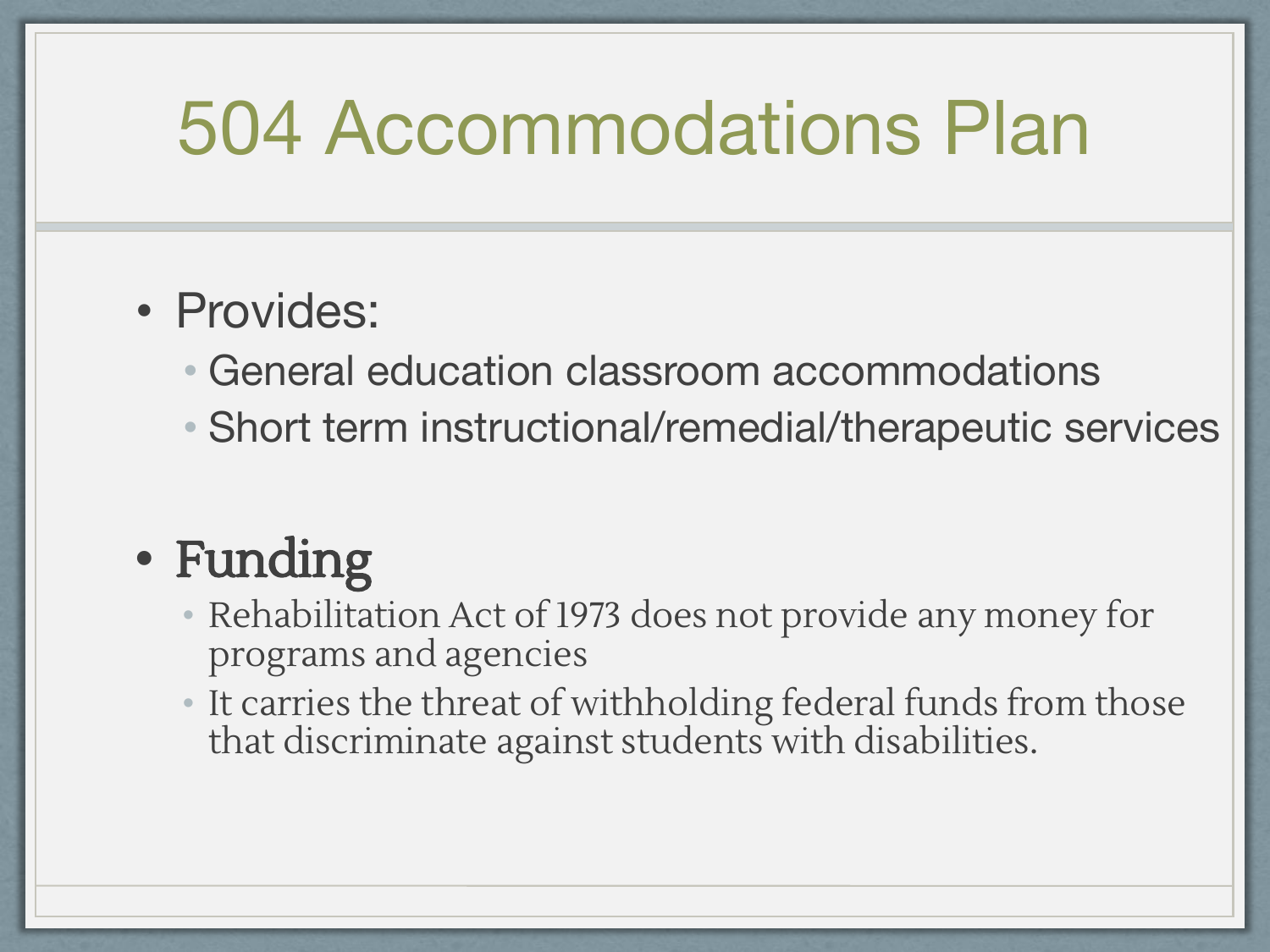#### Roles and Responsibilities: 504 Committee

The chairperson of the committee is the school principal.

#### **•** The 504 Committee :

- determines eligibility
- oversees the successful implementation of the 504 Accommodation Plan
- reviews the plan annually, and determines eligibility at least tri-annually.
- This committee may be configured differently at each school and for each student.
- The committee will include individuals knowledgeable about the needs of the student, the data being reviewed, and appropriate accommodation options.
- Special education administrators and faculty can have a supportive role on the 504 committee, however, 504s are a function of general education.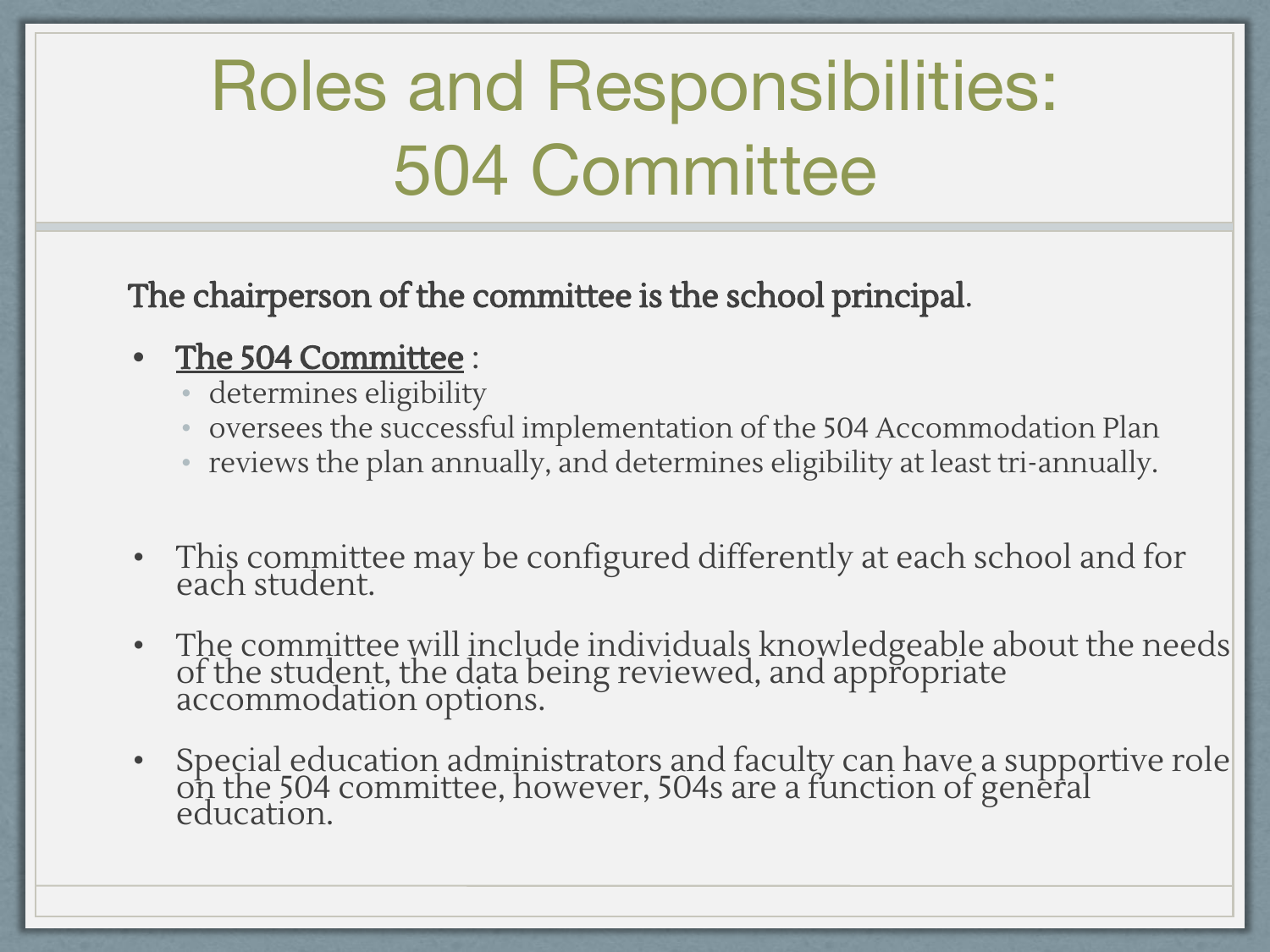#### Legal Responsibility

- All parties who sign off on the 504 plan are legally accountable for implementing and providing accommodations.
- A person who disagrees with the plan and refuses to sign may still be obligated to make the accommodations as outlined in the 504 plan.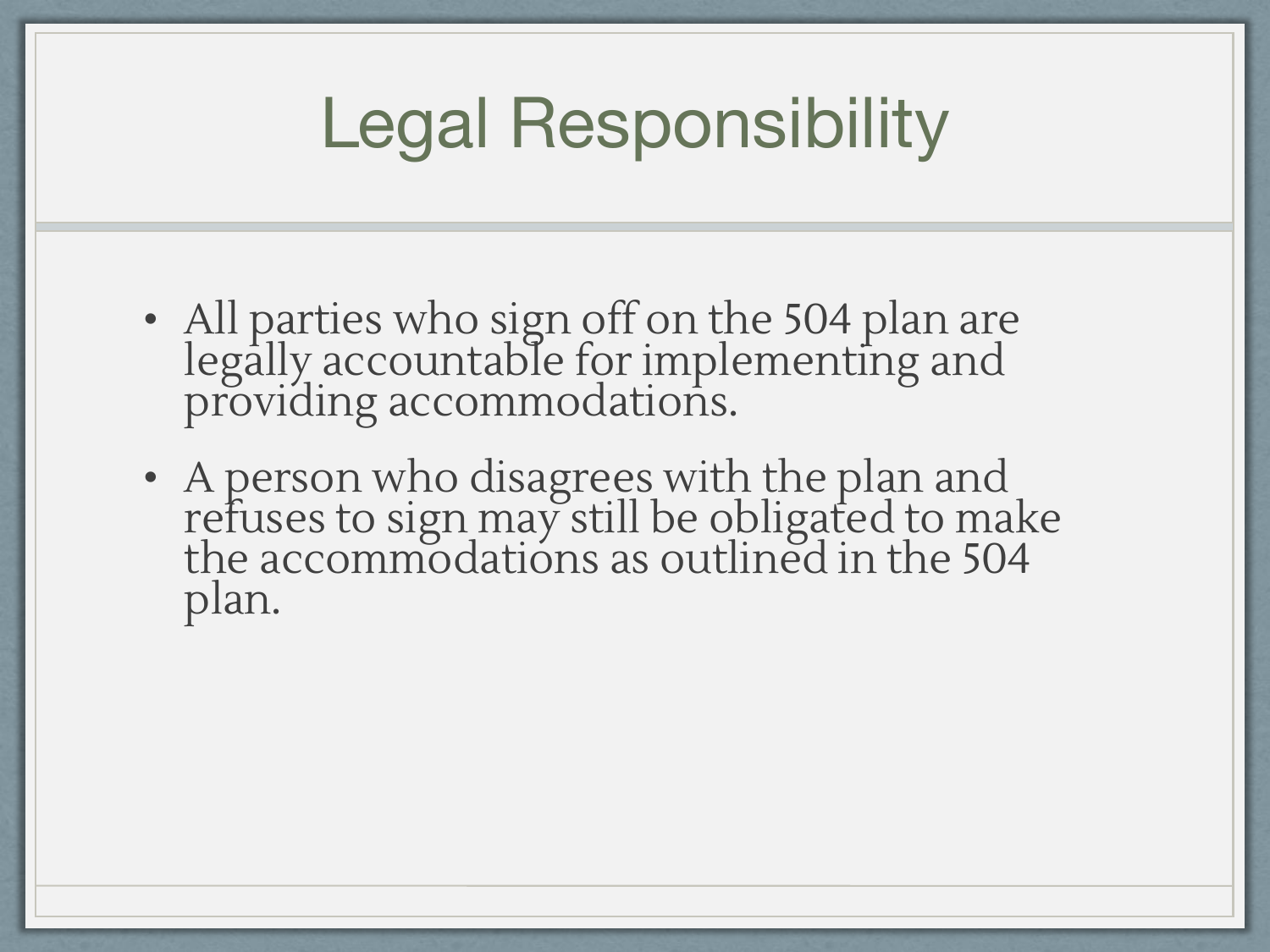## Roles and Responsibilities

- 504 Accommodations Plans are developed, implemented, and reviewed by general educators.
- The responsibility does not belong to special education.
- General education teachers must:
	- participate in meetings
	- supply pertinent data and documentation such as test scores, discipline referrals, and anecdotal information to assist in the writing of the plan.
	- are legally responsible to implement the designated accommodations and/or strategies on the plan. The classroom teacher and/or other professionals must maintain regular and consistent documentation to display that the school has attempted to implement the plan.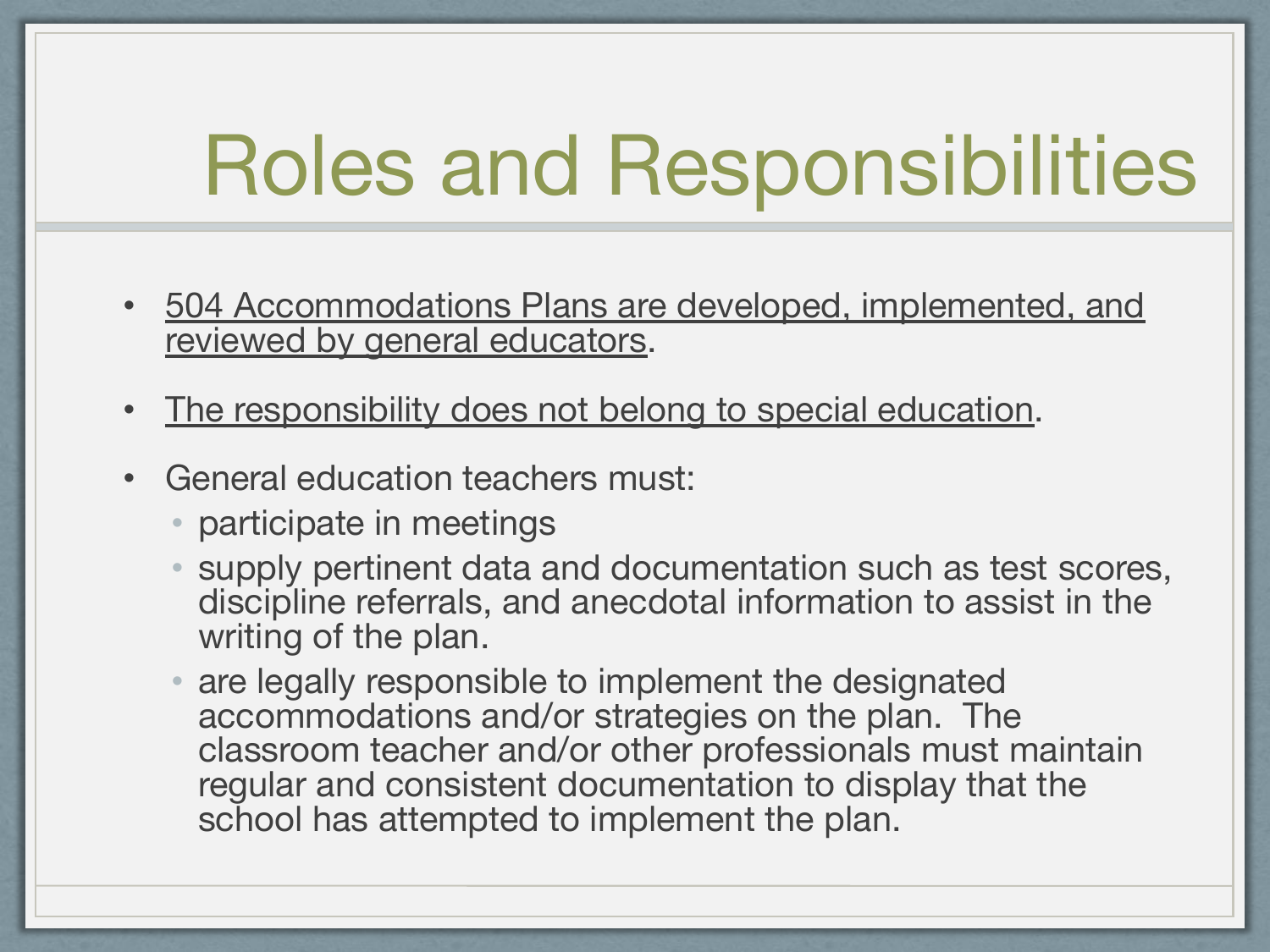## Roles and Responsibilities

- Speech and language therapists, occupational therapists, physical therapists, psychologists, counselors, vision and hearing specialists, and special educators
	- Provide services: On a short term, or consultation basis
	- If a student requires specially designed instruction (special education) or related services on a regular basis to access the curriculum than an IEP eligibility process must be implemented.
		- Consult with the Student Services Coordinator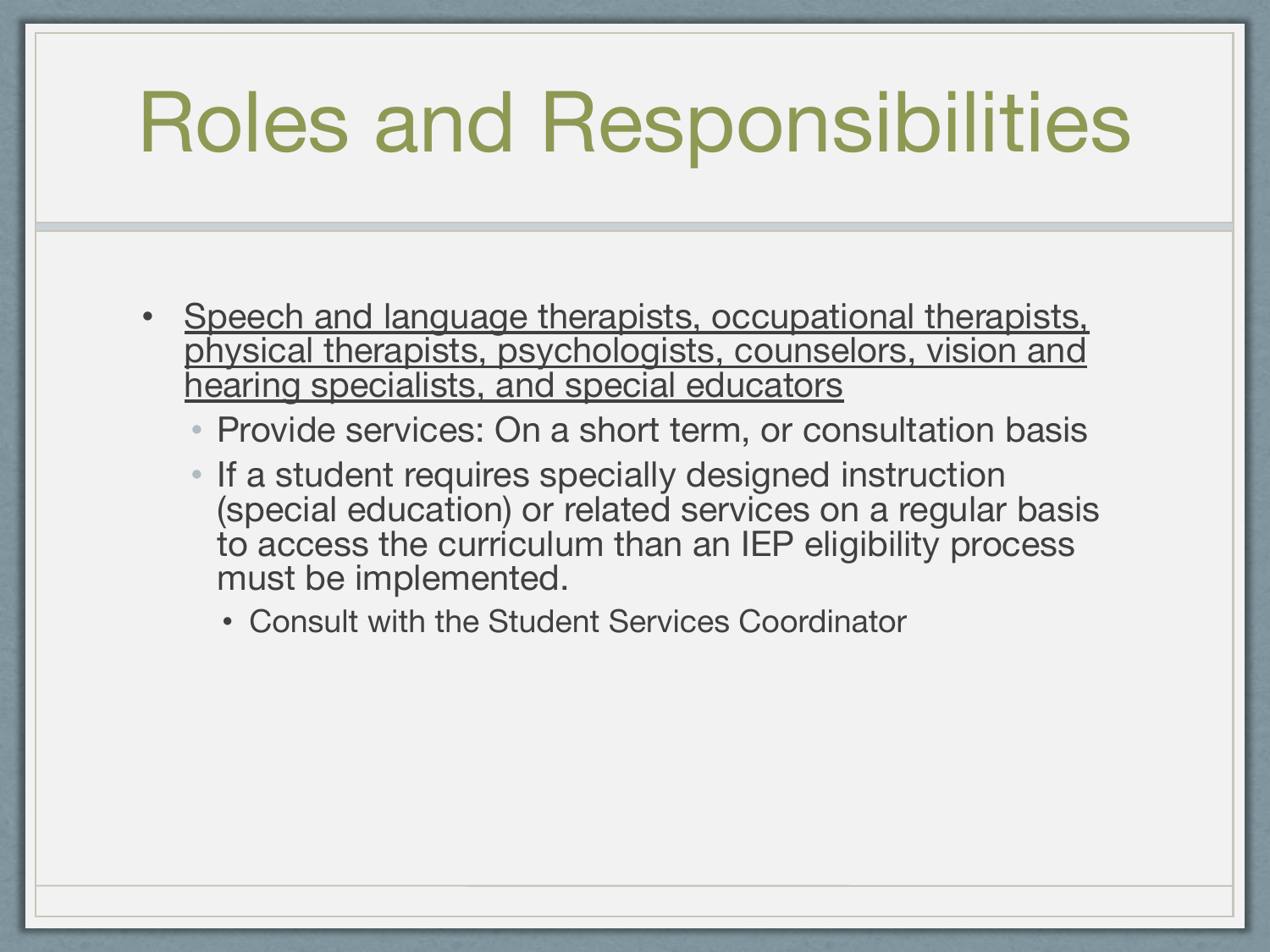# **Eligibility**

- Student must have a **documented** impairment that substantially limits a major life activity.
	- 3 steps to determination:
		- 1. Have an Impairment
		- 2. Experience Substantial Limitation
		- 3. Impact on a Major life activity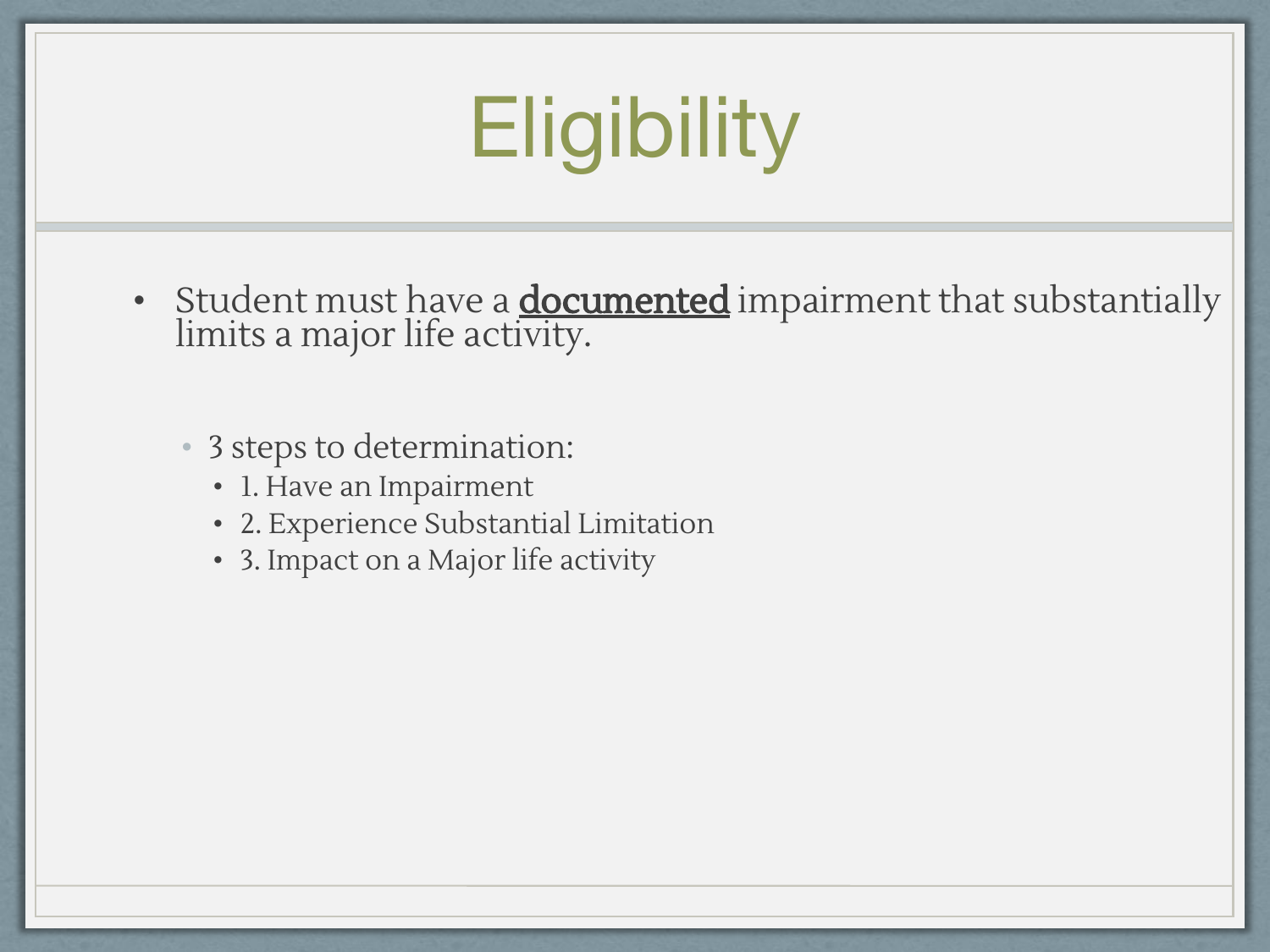# 1. Impairment

In order to qualify for a 504 Accommodations Plan the student must first be a physical or mental impairment.

May Include:

Autism, developmental delay, intellectual impairment, sensory impairment, neurological impairment, emotional disorder disabilities affecting behavioral controls, communication disorder, physical impairment, specific learning disorder, health impairments (including, but not limited to, ADD/ADHD, AIDS, tuberculosis, asthma, epilepsy, leukemia, arthritis, cancer, and diabetes), Cerebral Palsy, Tourette's Syndrome, Traumatic Brain Injury Students who are pregnant Students who are recovering from alcohol and/or drug addiction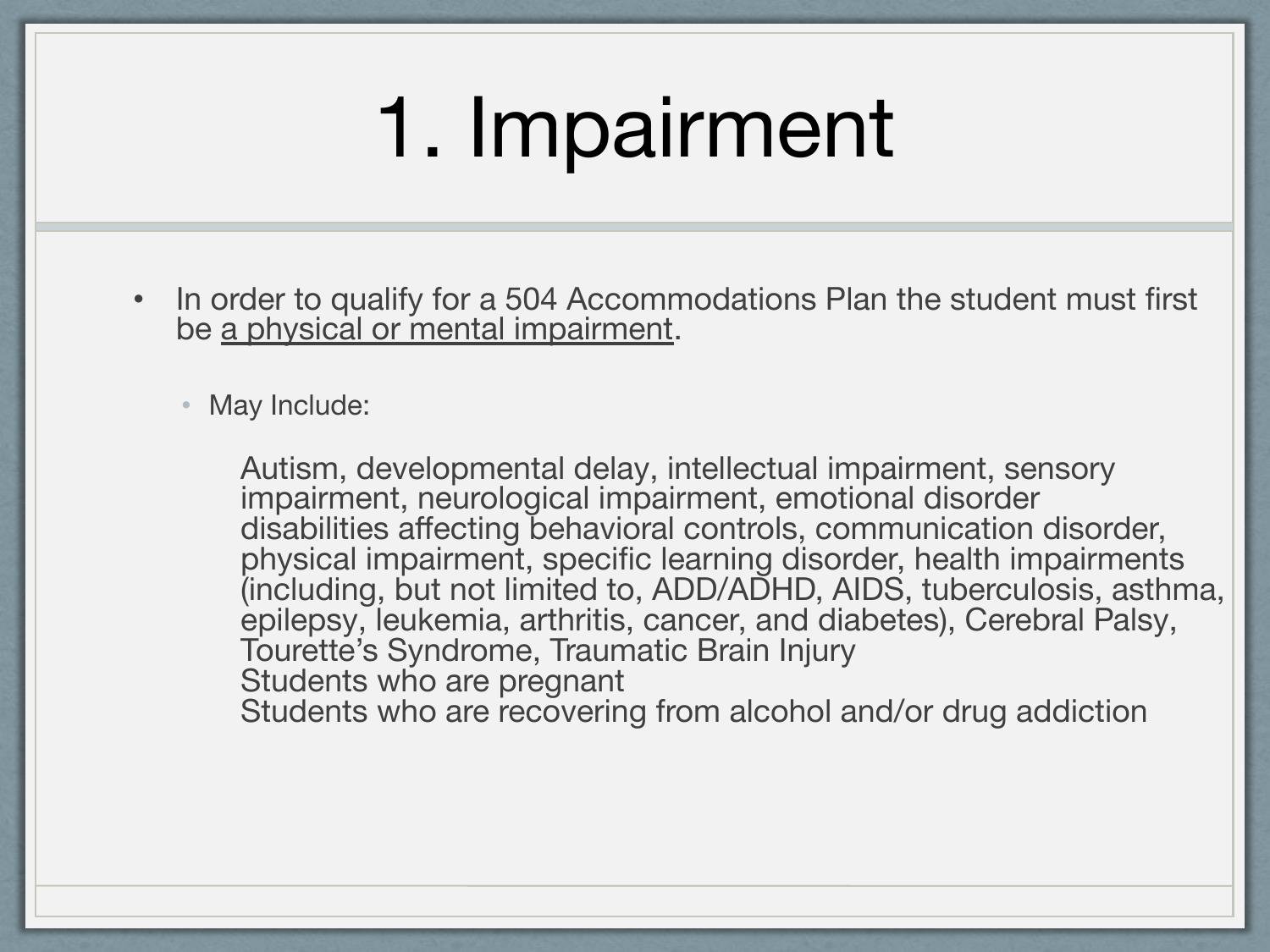# 1. Impairment

Section 504 regulatory provision at 34 C.F.R. 104.3(j)(2)(i) defines a physical or mental impairment as any physiological disorder or condition, cosmetic disfigurement, or anatomical loss affecting one or more of the following body systems: neurological; musculoskeletal; special sense organs; respiratory, including speech organs; cardiovascular; reproductive; digestive; genito-urinary; hemic and lymphatic; skin; and endocrine; or any mental or psychological disorder, such as mental retardation, organic brain syndrome, emotional or mental illness, and specific learning disabilities. The regulatory provision does not set forth an exhaustive list of specific diseases and conditions that may constitute physical or mental impairments because of the difficulty of ensuring the comprehensiveness of such a list.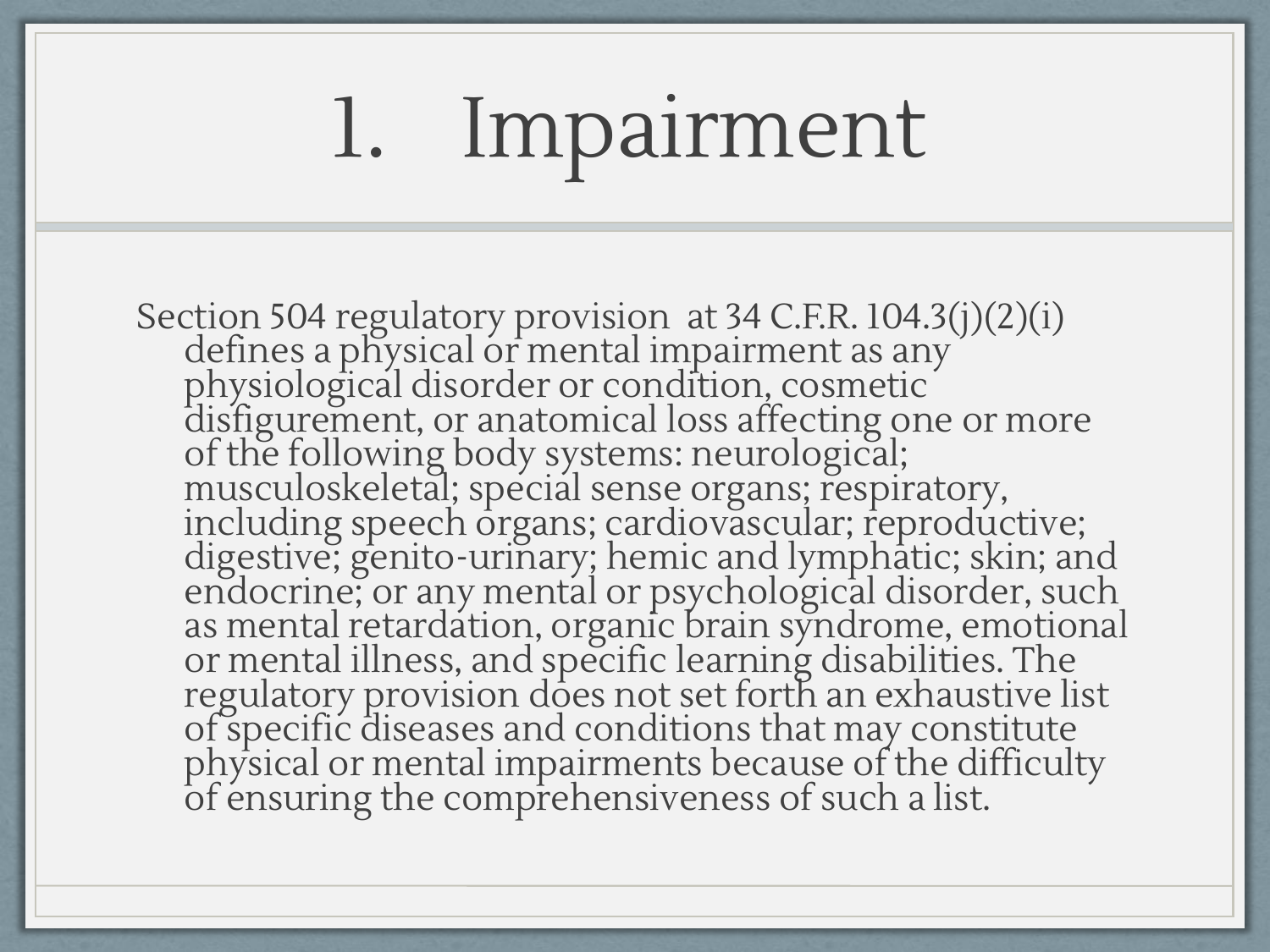# 2. Substantial Limitation

- A student must demonstrate substantial limitation to qualify for a 504 Accommodations Plan.
	- "Unable to perform a major life activity that the average person in the general population can perform;"

 $-$  OR $-$ 

 "Significantly restricted as to the condition, manner or duration under which an individual can perform a particular major life activity as compared to the condition, manner, or duration under which the average person in the general population can perform that same major life activity."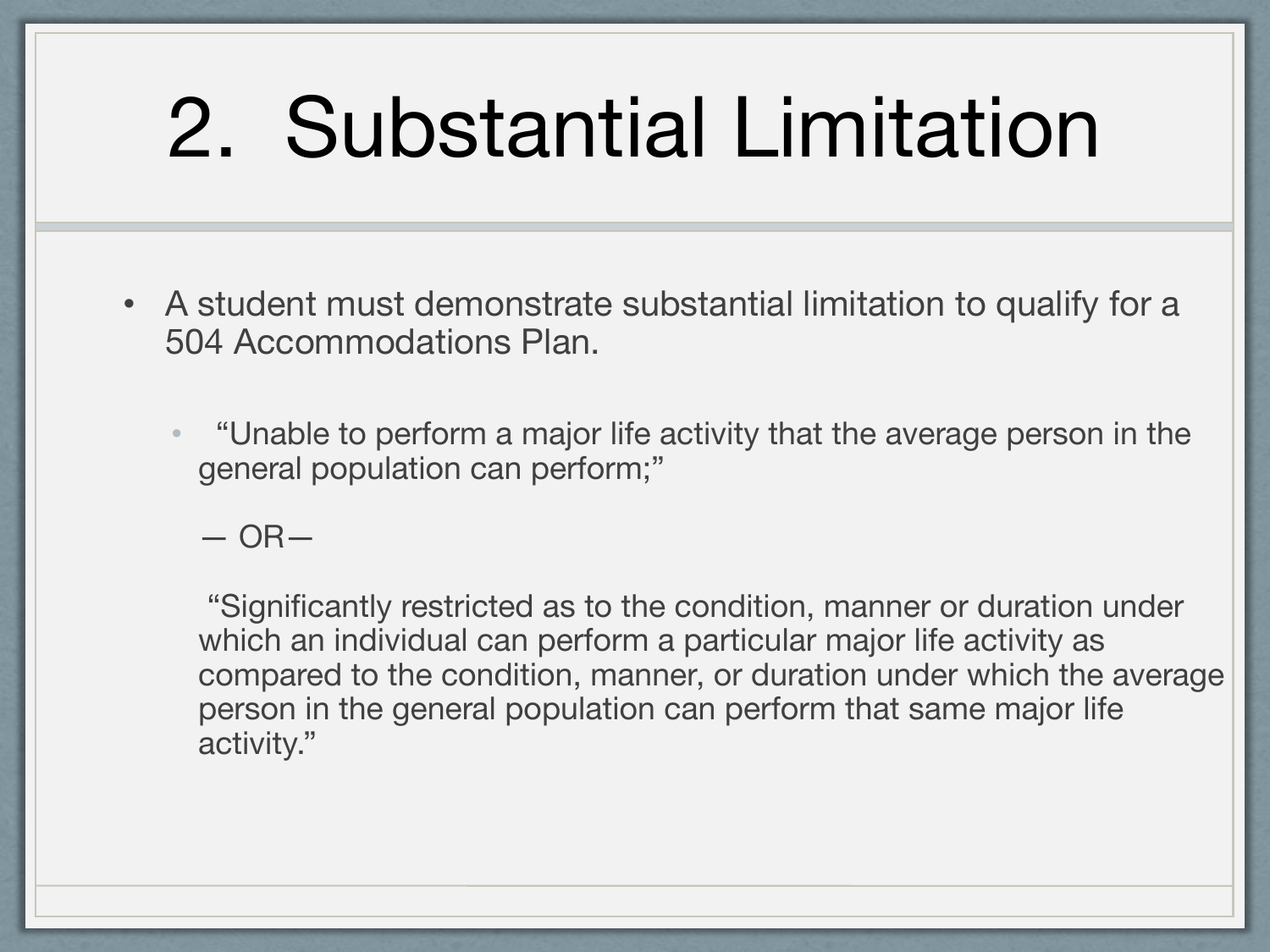# 2. Substantial Limitation

- No quantifiable standard given for "substantially limits."
	- consider more than the student's grades.
	- both academic and nonacademic activities to be considered.
		- For example, if a student with diabetes is barred by the school from participating in class trips because of the impairment, the student's learning is "limited."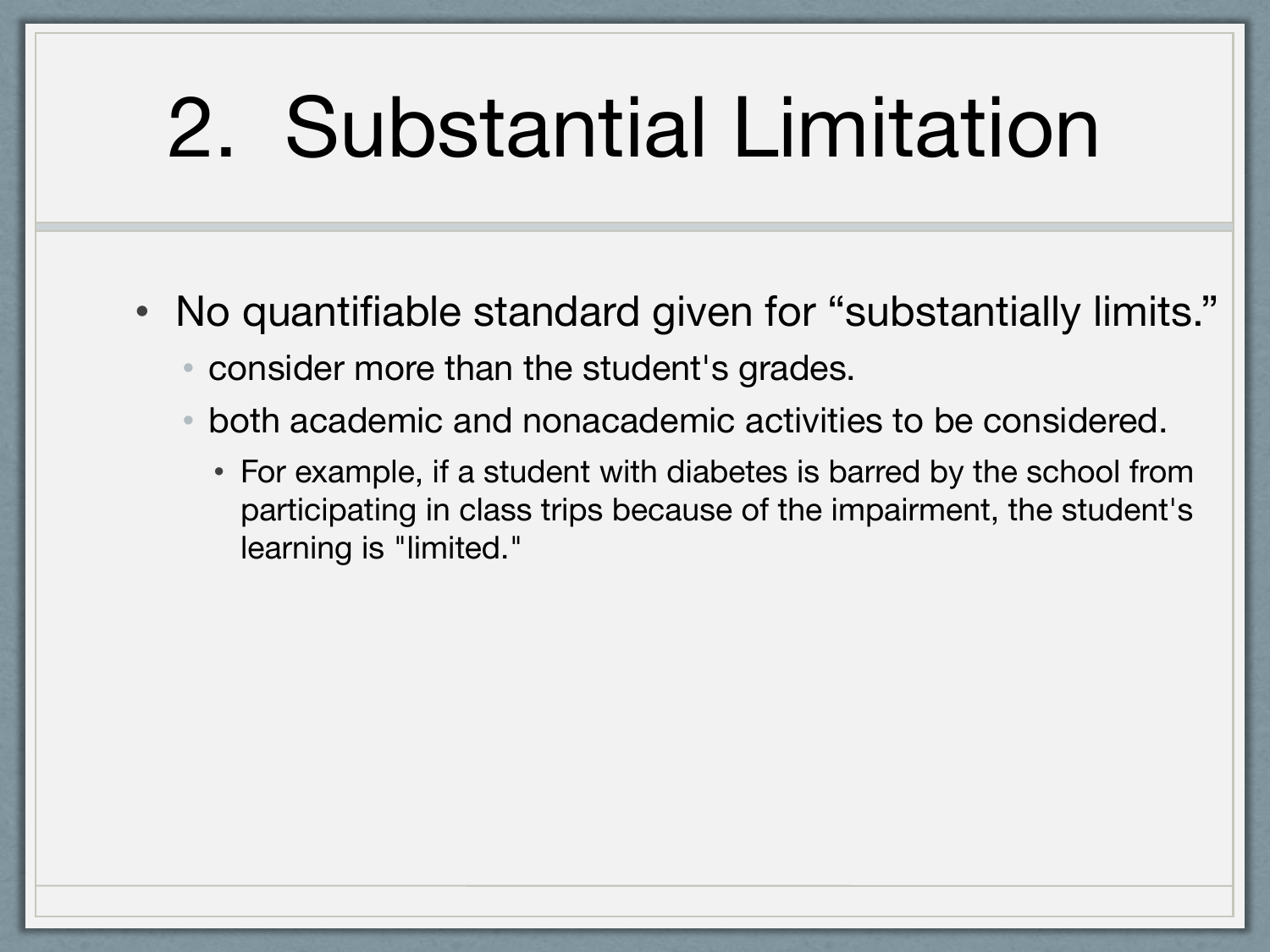#### Temporary Limitation

- Students with a temporary disability may demonstrate a physical impairment that substantially limits a major life activity.
	- The 504 Committee should determine whether the temporary impairment substantially limits one or more major life activities.
	- That determination must be made on a case-by-case basis, considering the nature, severity, duration or expected duration and the permanent or long term impact resulting from the impairment.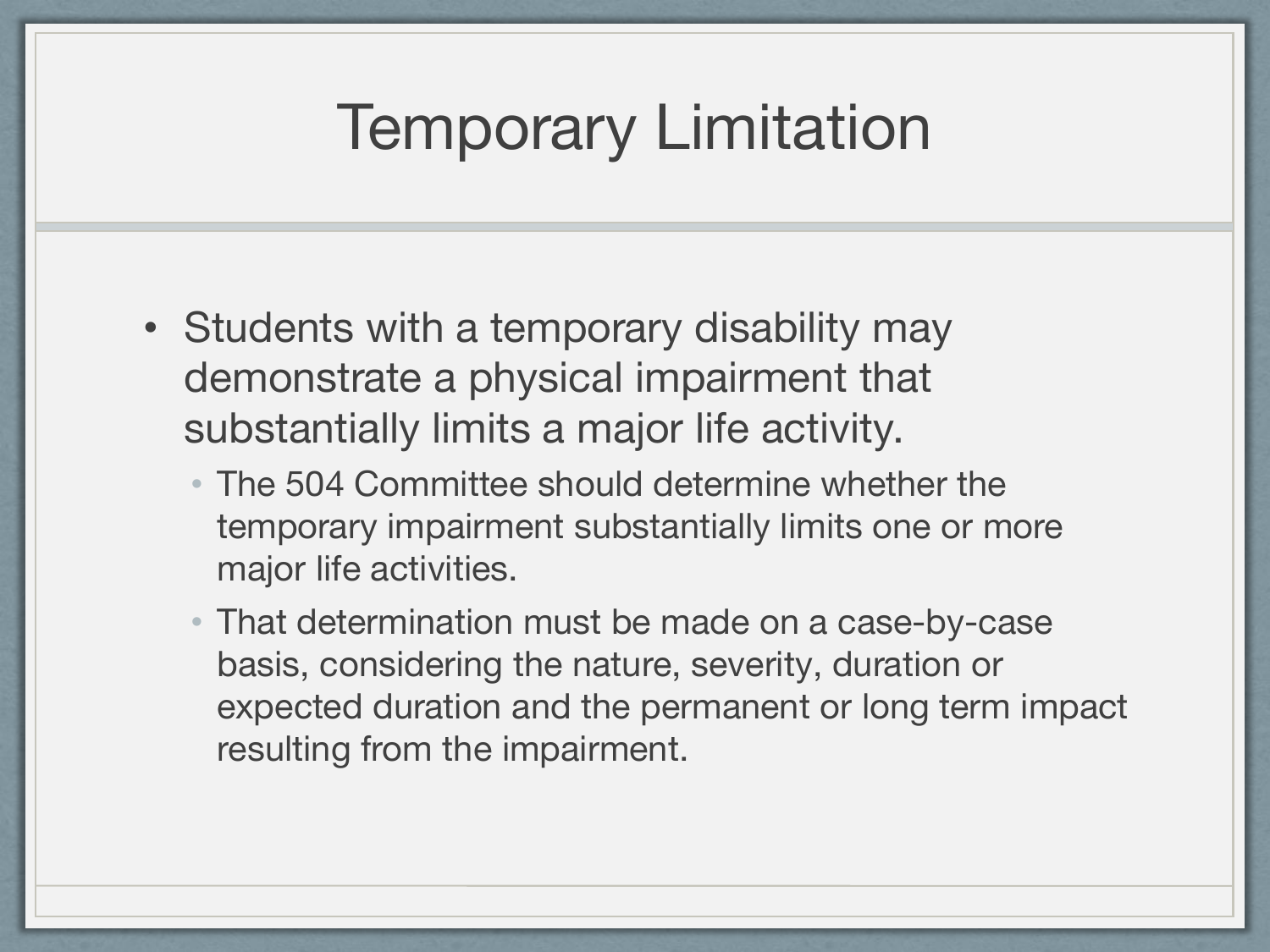# 3. Major Life Activities

- Students with 504 Accommodations Plans have a disability that impacts a major life activity.
- Major life activities include caring for one's self, performing manual tasks, walking, seeing, hearing, speaking, breathing, learning, working, eating, sleeping, standing, lifting, bending, reading, concentrating, thinking, and communicating.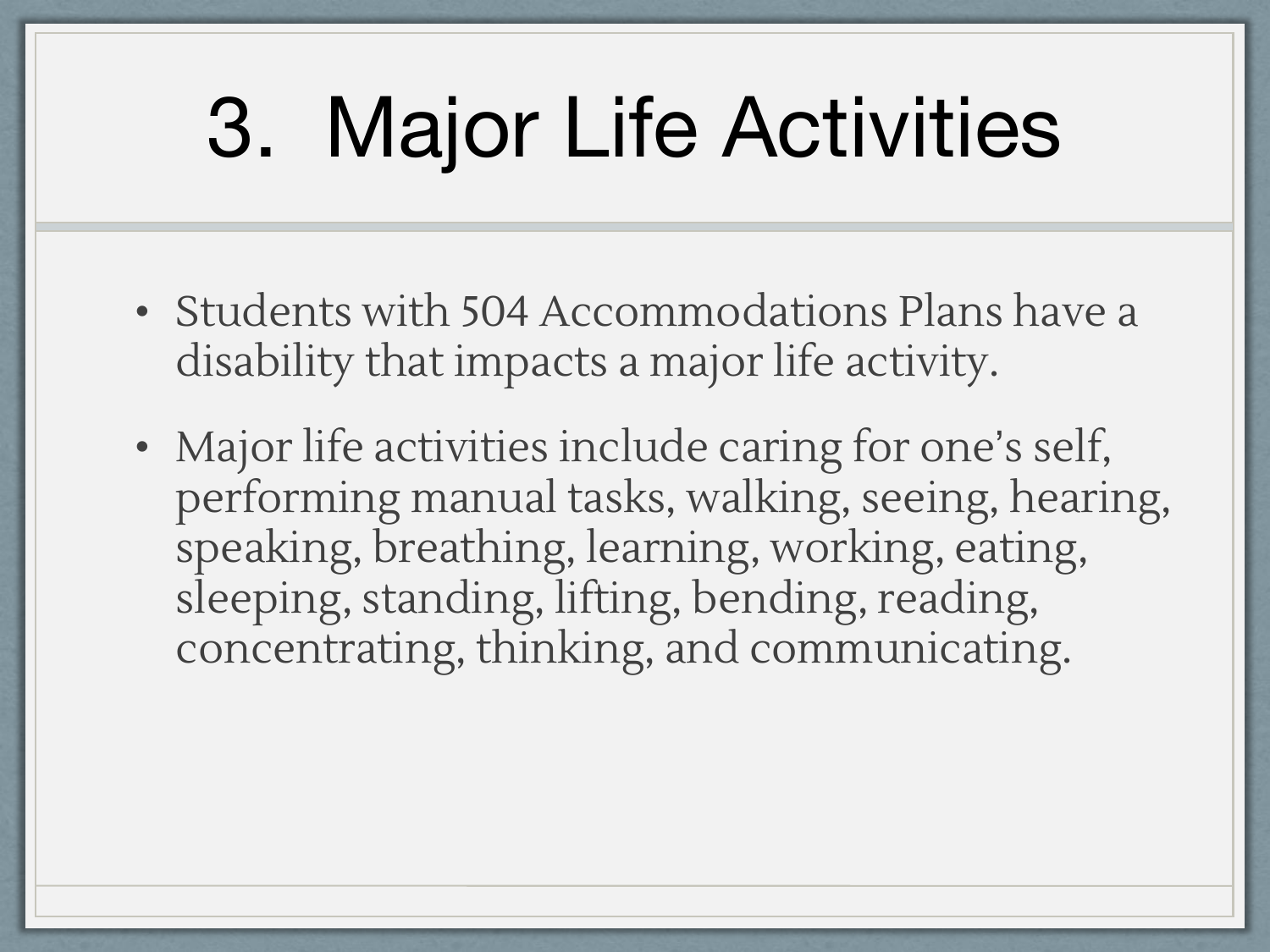# 3. Major Life Activities

- Also.... eating, sleeping, standing, lifting, bending, reading, concentrating, thinking, and communicating.
- And.... major bodily functions that are major life activities, such as the functions of the immune system, normal cell growth, digestive, bowel, bladder, neurological, brain, respiratory, circulatory, endocrine, and reproductive functions.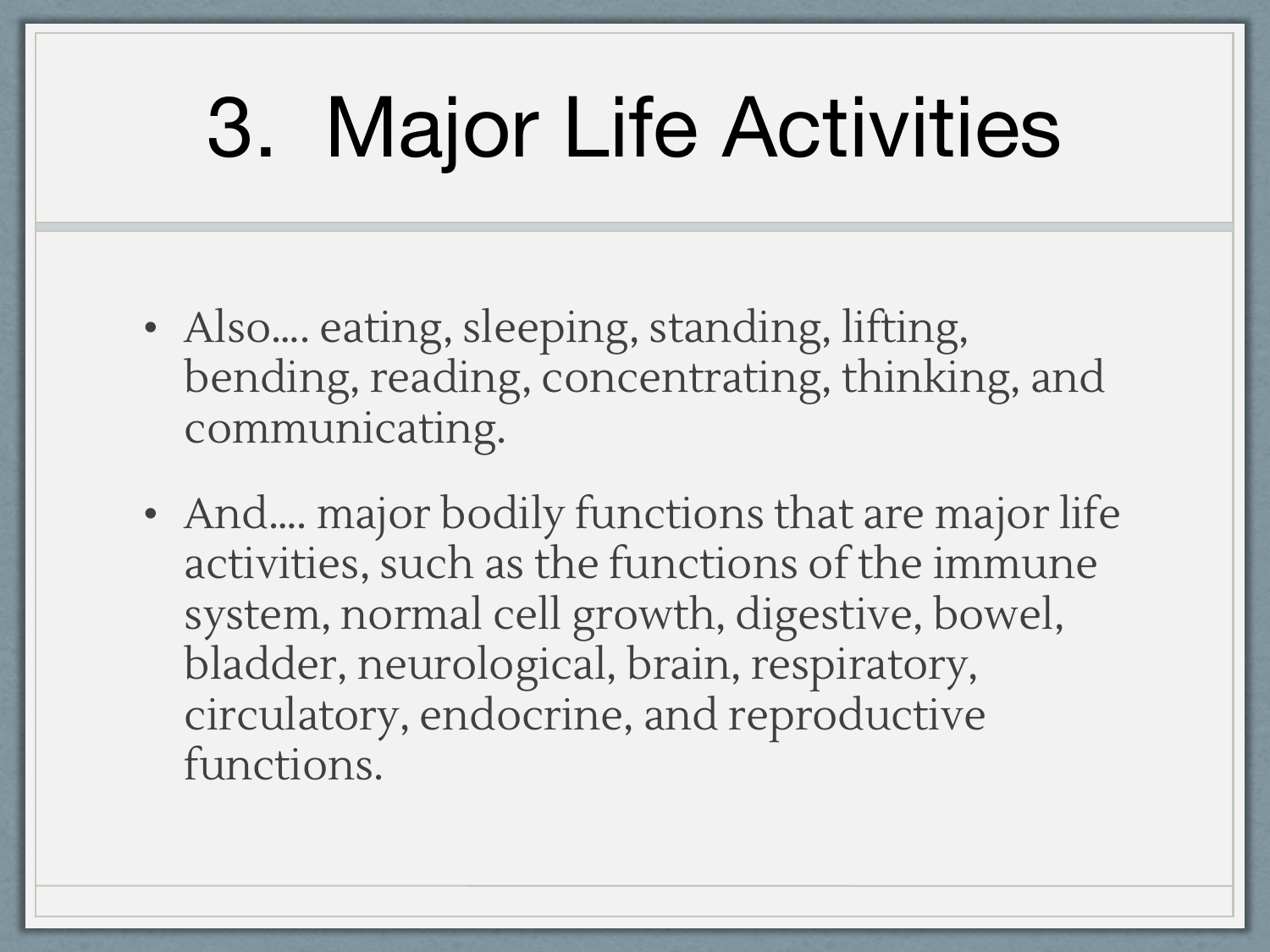# 3. Major Life Activities

- A student does not need to have a disability limiting learning to qualify for a 504 Accommodations Plan.
- Students may have a disability that in no way affects their ability to learn, yet they may need extra help of some kind to access learning.
- The phrase "major life activities" includes those basic activities that the average person in the general population can perform with little or no difficulty.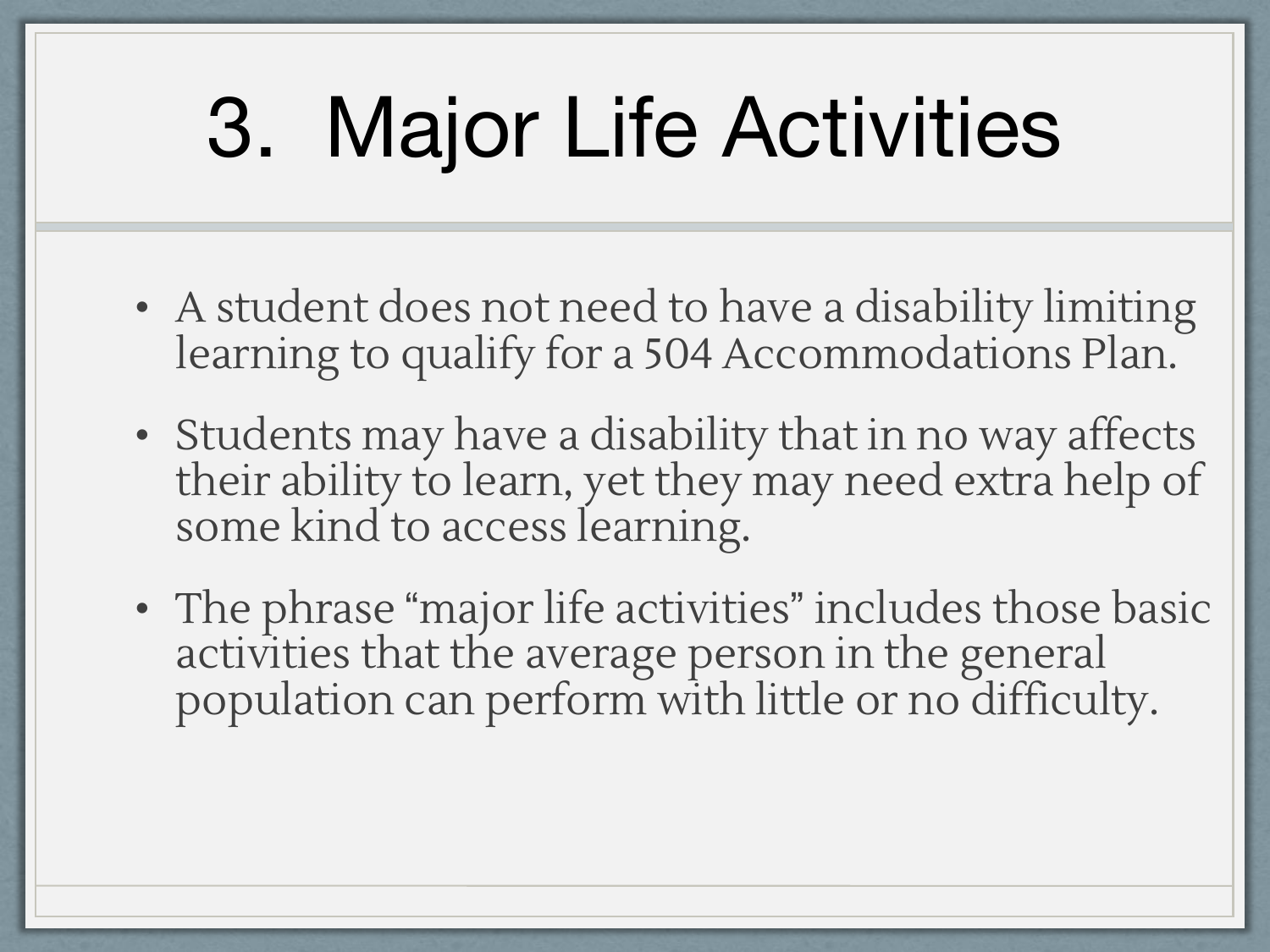# Eligibility Determination

#### • Evaluation:

- Establish whether or not the student has a qualifying disability.
- Most often use current information gathered by the district's evaluators
- Can use information from other sources, such as classroom data or outside evaluations
- If formally evaluated, we must have written parental consent.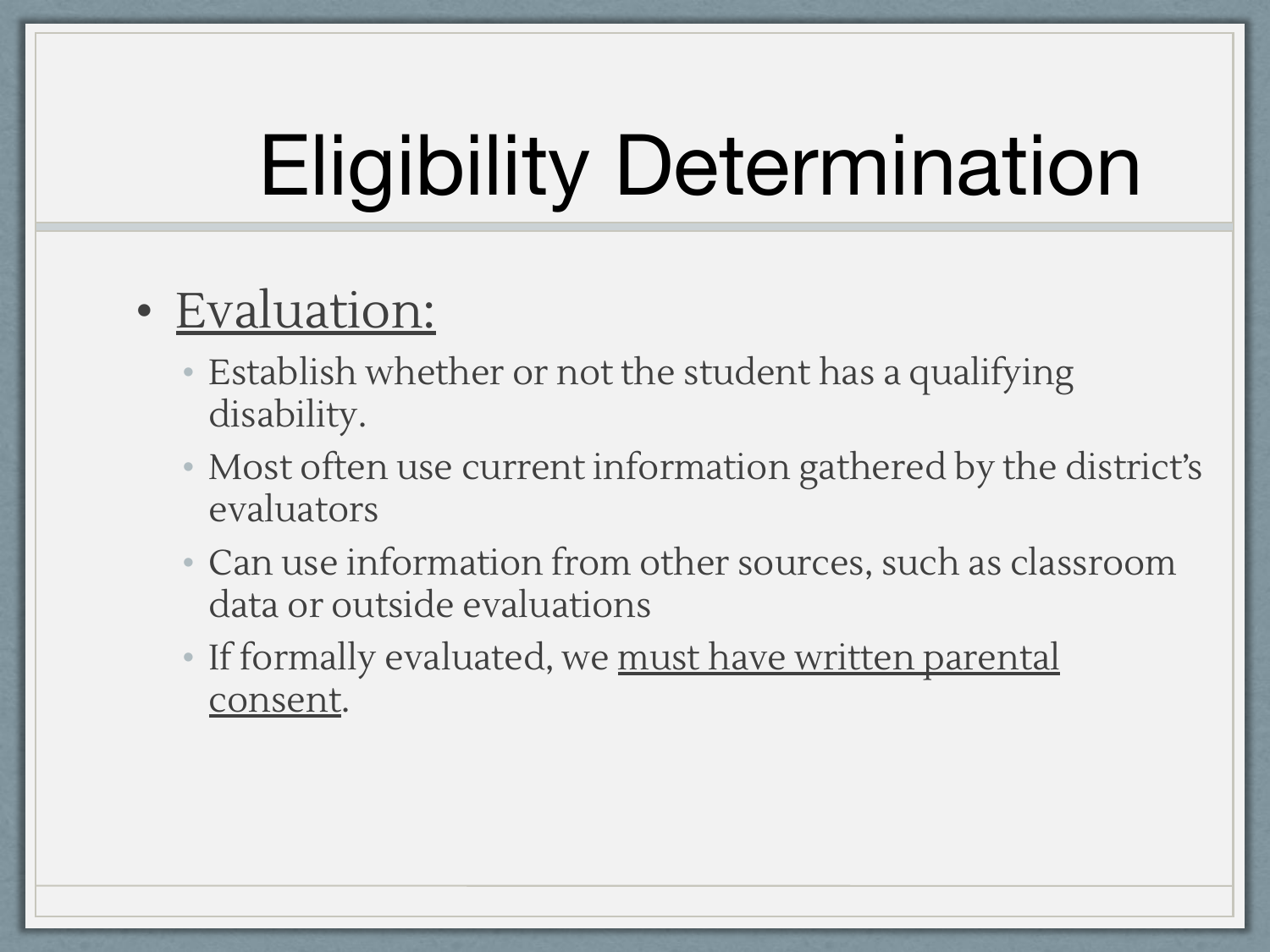# Eligibility Determination

#### Determination:

- Does the student have a physical or mental impairment that substantially limits one or more major life activities?
	- Examine data in answering all three questions
		- Does the student have an impairment?
		- Does the student experience substantial limitation due to the impairment?
		- Does the substantial limitation impact a major life activity?
	- If the answer to all 3 questions is yes, then the student is eligible for a 504 Accommodation Plan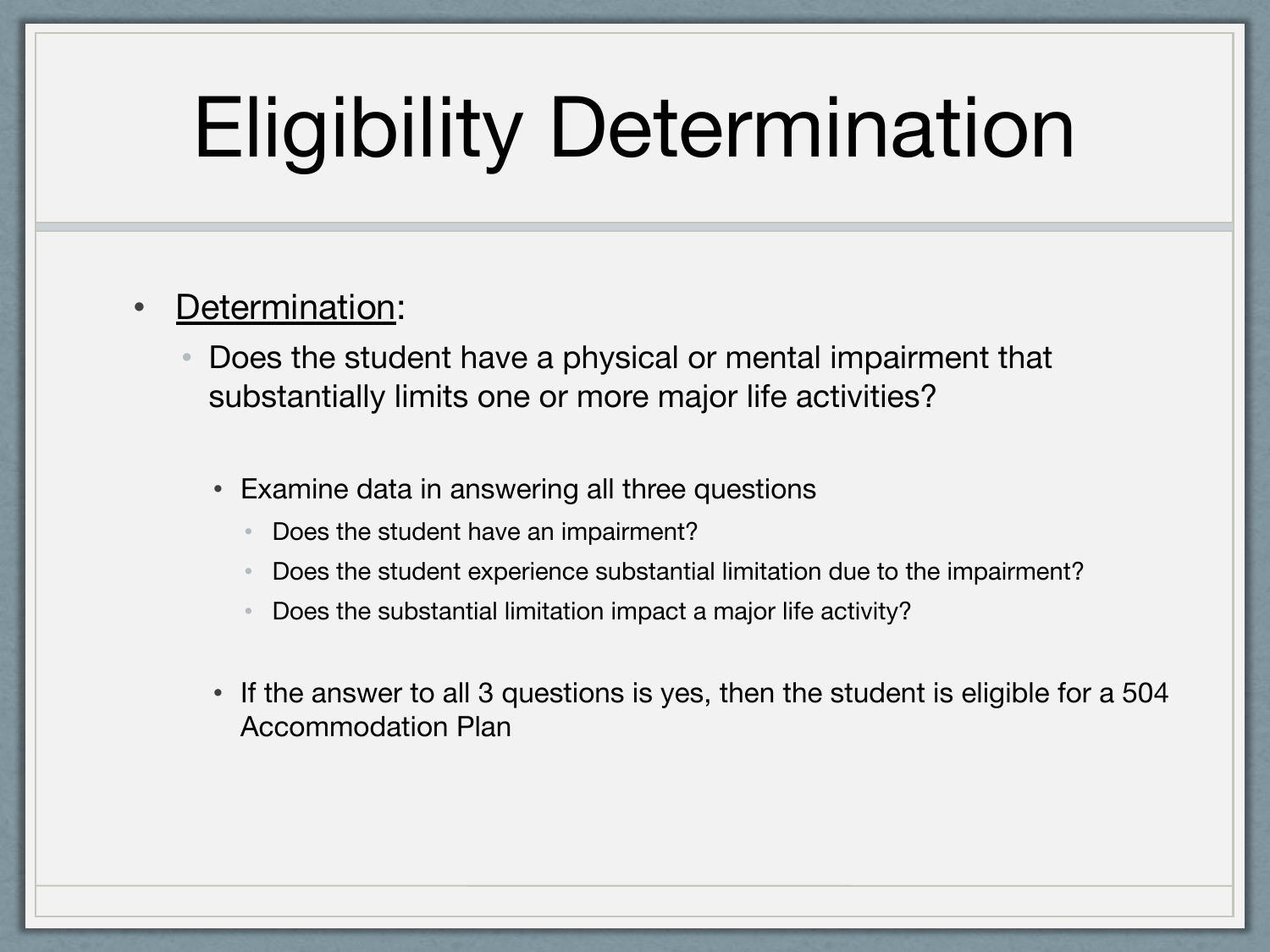## Common Misuses

- A parent and/or doctor presents the school with a disability diagnosis and a 504 Accommodations Plan is written without first determining if the disability causes significant impairment of a major life activity.
- A student is provided with a 504 Accommodations Plan solely because the parent wants the student to have additional time on college qualifying examinations (e.g. ACT, SAT).
- A student fails to qualify for special education support and is automatically signed up for a 504 accommodation plan without first qualifying him or her based on the Section 504 criteria.
- A student is automatically provided with a 504 Accommodations Plan when the student no longer qualifies for special education services without first qualifying him or her based on Section 504 criteria, which are different.
- A student is provided with a 504 Accommodations Plan as an alternative way to receive special education services because the parent refuses to "label" a student by including them in a special education program.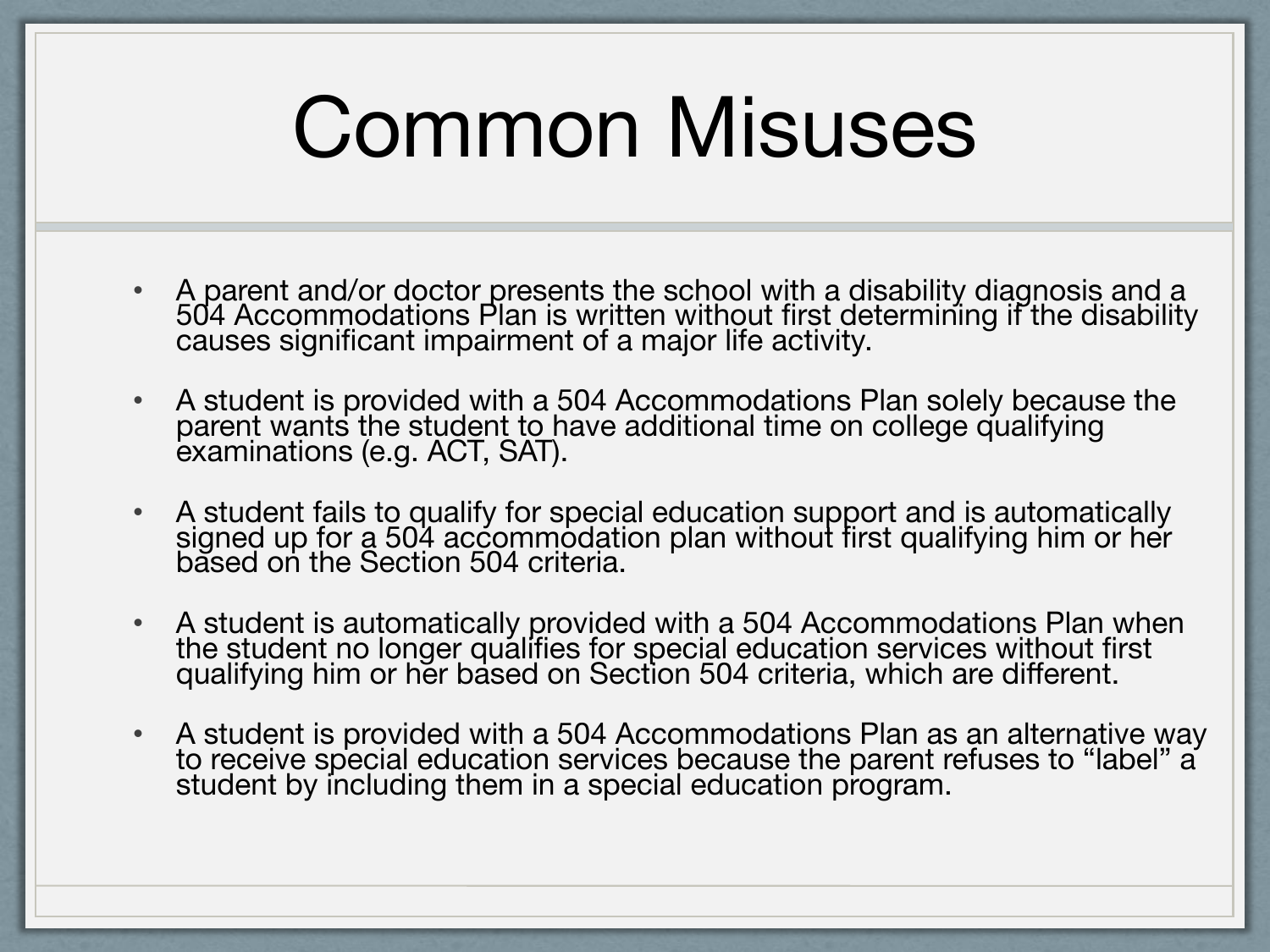### Re-evaluation

- At least every three years
- Same questions
	- must establish that the student demonstrates a disability that "limits one or more major life activity" and needs classroom accommodations to access the general education curriculum.
- Use data from a variety of sources within and outside of the schools from formal and informal sources.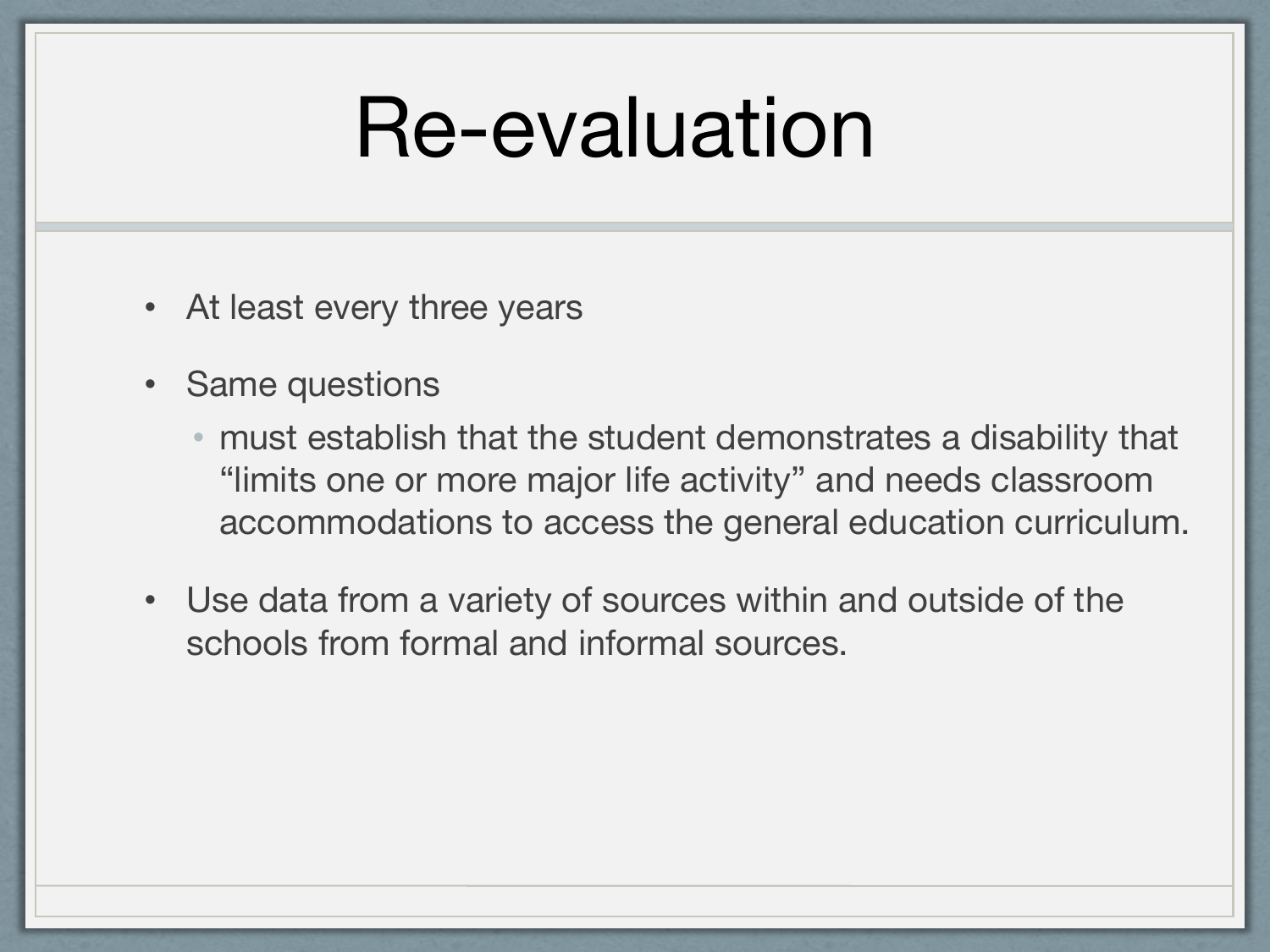## Review and Revision

- Annual basis or more frequently if needed
- The purpose of a review is to add, subtract and/or modify student accommodations.
- Attendees:
	- The student's parents
	- Student, if appropriate.
	- General education teachers attend this meeting and contribute
	- Service Providers
- Student may stay on a 504 plan, move from a 504 Plan to an IEP, or be terminated from a 504 plan.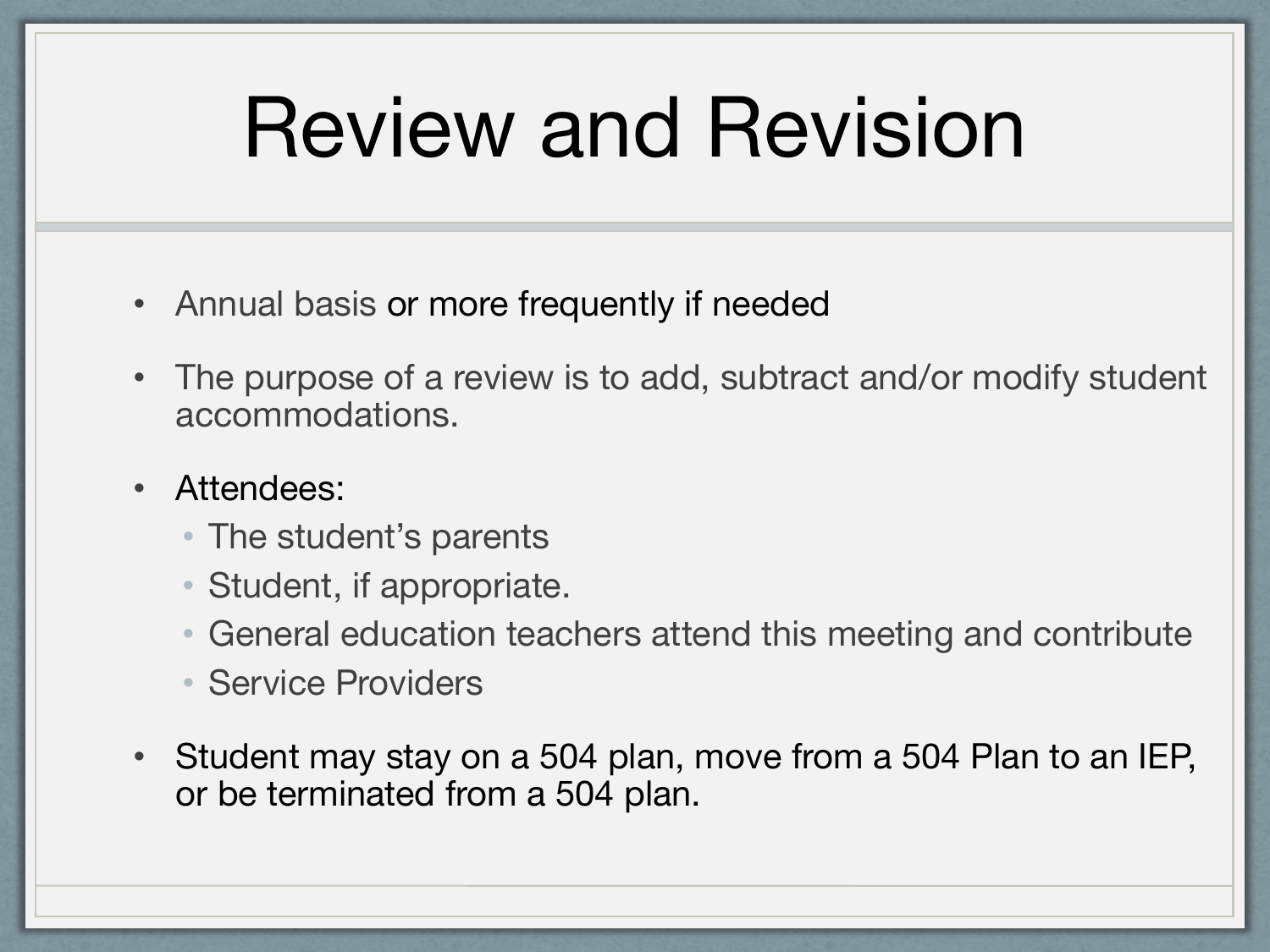### **Termination**

- Review the student's needs, conduct current evaluations, and consider the three 504 eligibility criteria
	- (1) A mental or physical impairment
	- (2) which substantially limits,
	- (3) one or more major life activities
- Section 504 Plan Termination Form this completed form is submitted to the parent for written consent, attached to the front of the accommodation plan.
- Like active plans, a terminated plan is kept in the student cumulative file.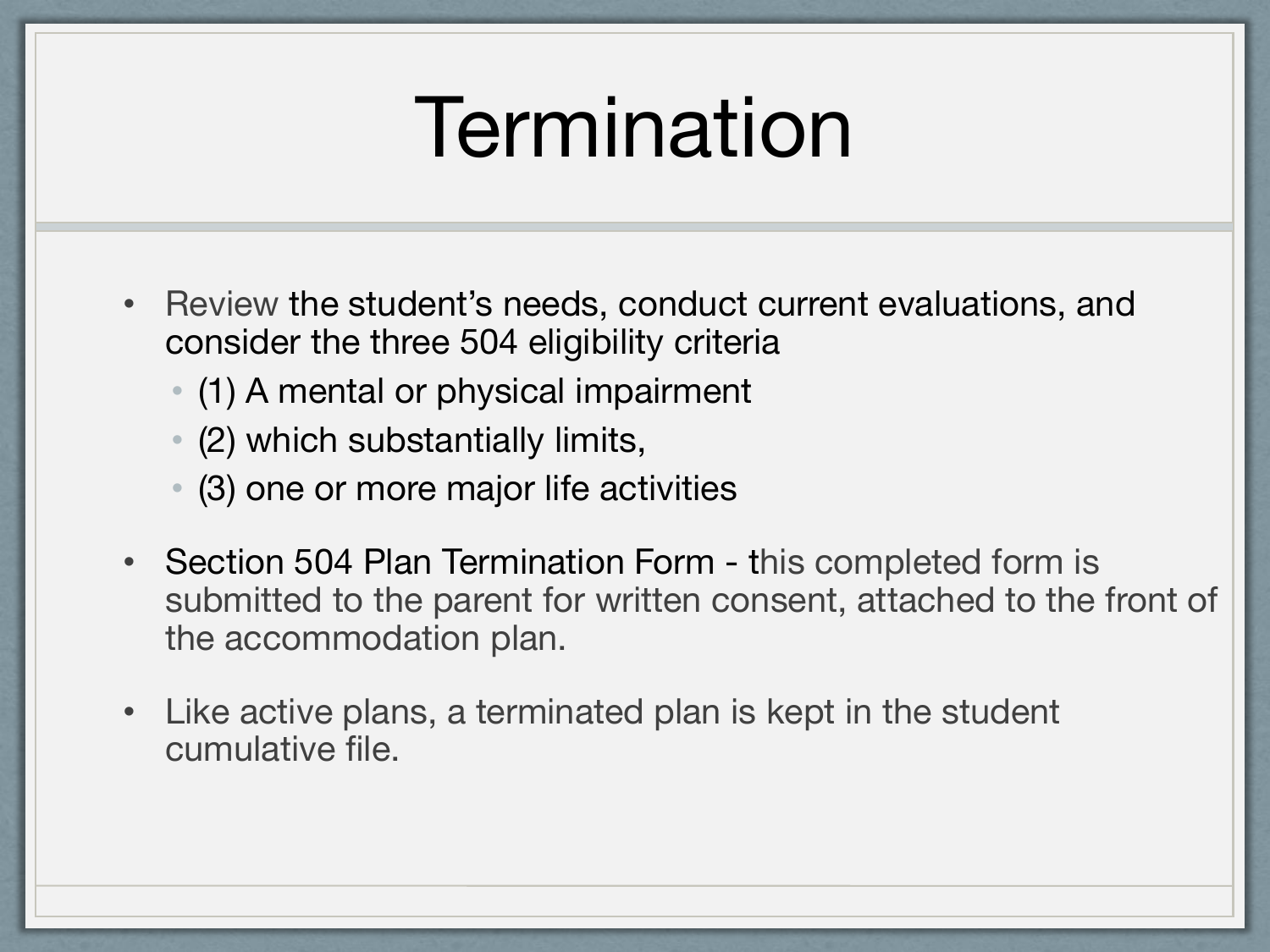# Parents' Rights

#### • Notice

- Receive notice of actions regarding the identification, evaluation and placement of their children.
- A parents' rights Statement

#### • Consent

- There is no consent requirement for implementation of a plan.
- We do obtain written parental receipt of notification before implementing a plan.
- **• Note: schools need written parental consent prior to evaluation.**

#### • Impartial Hearing

- Department of Elementary and Secondary Education (DESE) are authorized to hear and rule on Section 504 issues or claims.
- Parents can contact the DESE to file a complaint or the BSEA request a hearing.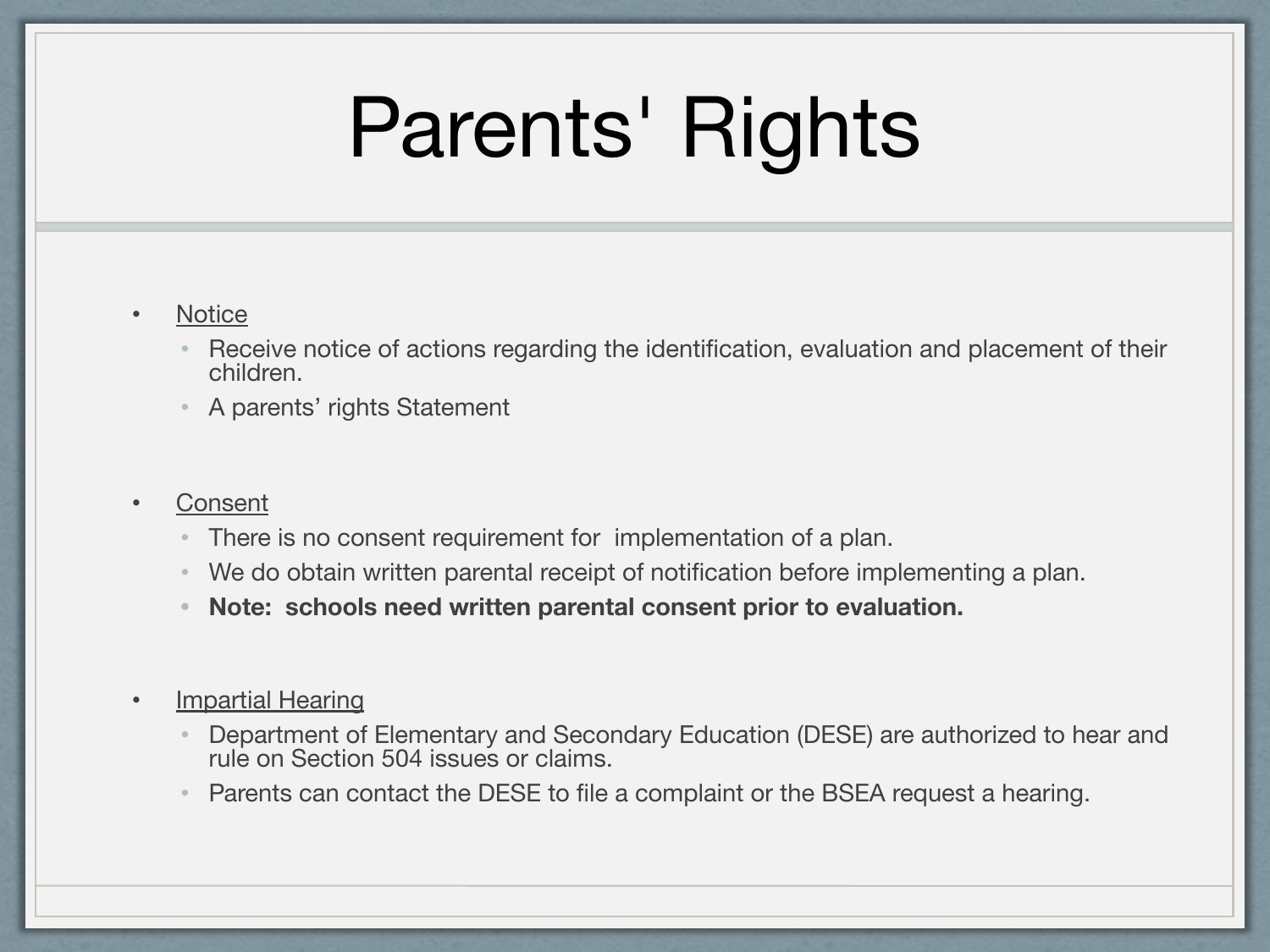## Medical Interventions

- Students with health impairments, and other disabilities, may require medical interventions at school.
- If this is the case, the 504 Committee includes the school nurse
- Regular, on-going medical care:
	- Individualized Health Care Plan and/or an Emergency Health care plan
	- This is in addition to the 504, or in some cases, the 504 will refer to the Individualized Health Care Plan and/or an Emergency Health care plan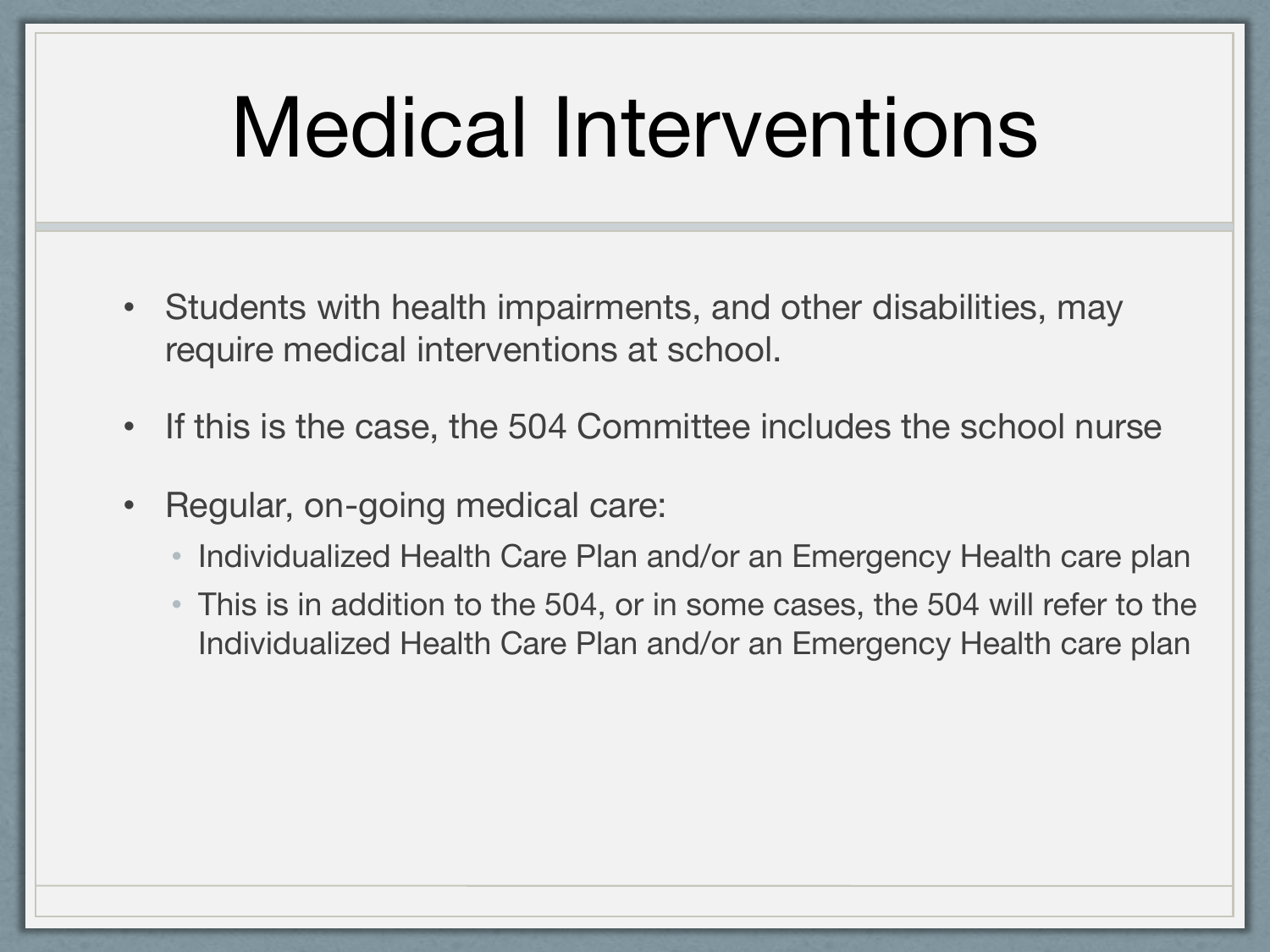# Therapeutic Interventions

- Districts provides formal and informal therapeutic support
	- Speech and language therapists
	- Occupational therapist
	- Physical therapists
	- Social workers
	- Counselors
	- School psychologists
- Often to monitor progress or provide consultation
- Short-term and/or address needs related to a major life activity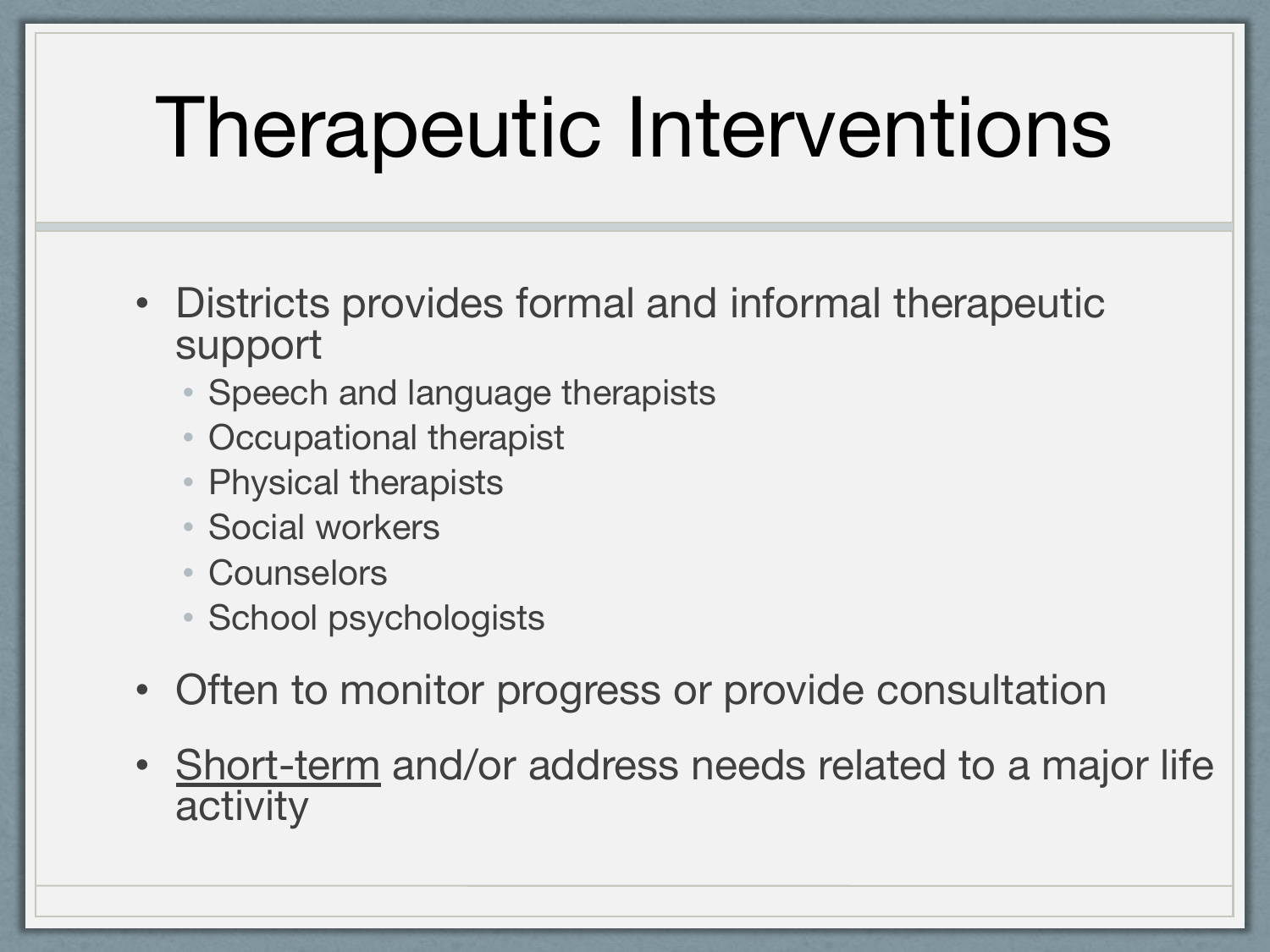## Therapeutic Interventions

- Students with a disability, who demonstrate a need for regular, long-term therapy to access the general education curriculum may be eligible for special education.
- Students can not have a 504 Accommodations Plan and an IEP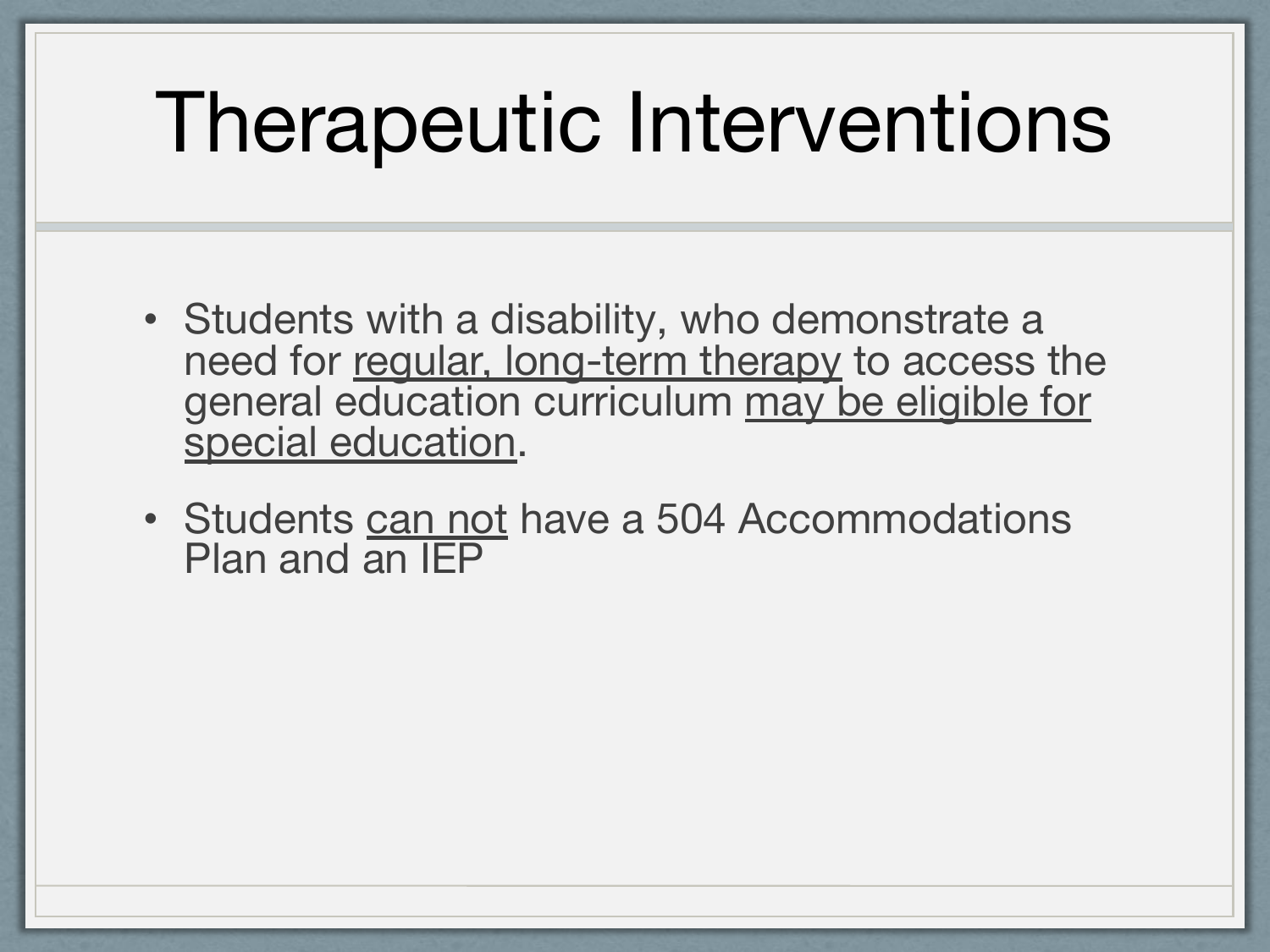# **Discipline**

• Students with 504 Accommodations Plans hold protections related to discipline. These students <u>may not</u> be removed from their general education placement for more than 10 days unless the Section 504 Committee first makes a manifestation  $\check{ }$ determination.

• The 504 Committee must determine that the behavior resulting in the discipline was <u>not</u> linked to the student's handicapping ` condition or to an inappropriate placement.